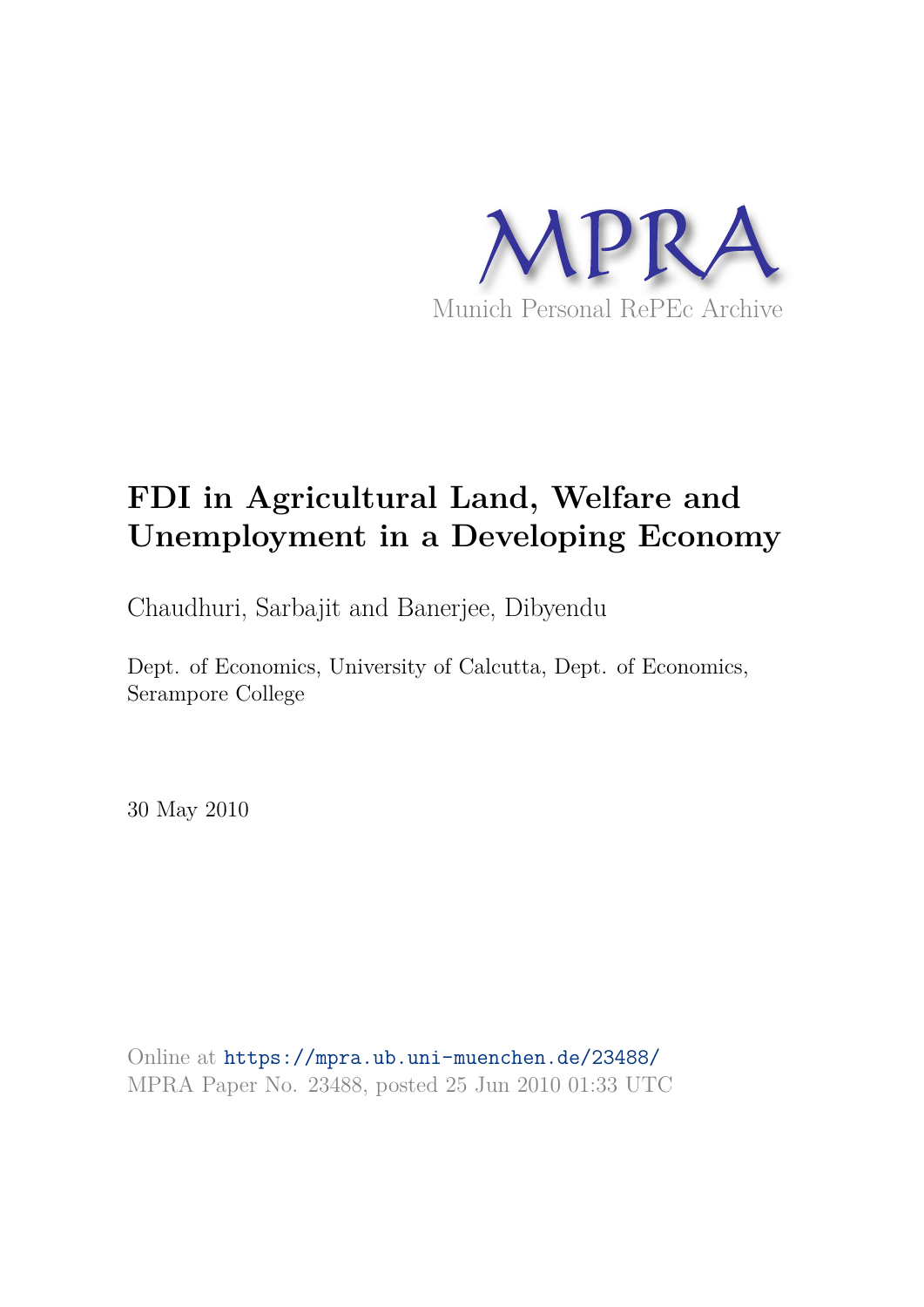#### **FDI in Agricultural Land, Welfare and Unemployment in a Developing Economy**

Sarbajit Chaudhuri Dept. of Economics, University of Calcutta, India. E-mail: [sarbajitch@yahoo.com](mailto:sarbajitch@yahoo.com)

and

Dibyendu Banerjee

Dept. of Economics, Serampore College, Dt. Hooghly, West Bengal, India. E-mail: [dib\\_banerjee123@yahoo.com](mailto:dib_banerjee123@yahoo.com)

**Address for communication:** Dr. Sarbajit Chaudhuri, 23 Dr. P.N. Guha Road, Belgharia, Kolkata 700083, India. Tel: 91-33-2557-5082 (O); Fax: 91-33-2844-1490 (P)

#### **(This version: May 2010)**

**Abstract:** The paper purports to examine the consequences of foreign direct investment (FDI) in agricultural land in a developing economy using a three-sector general equilibrium model with simultaneous existence off unemployment of both skilled and unskilled labour. The analysis finds that FDI in agriculture does not only improve national welfare unequivocally but also mitigates unemployment problem of both types of labour. The paper theoretically justifies the desirability of flow of FDI in agriculture in the developing economies.

**Keywords: FDI in agricultural land; national welfare; unemployment; fair wage hypothesis; skilled labour; unskilled labour; general equilibrium.**

**JEL classification: F10, F13, J41, O15.**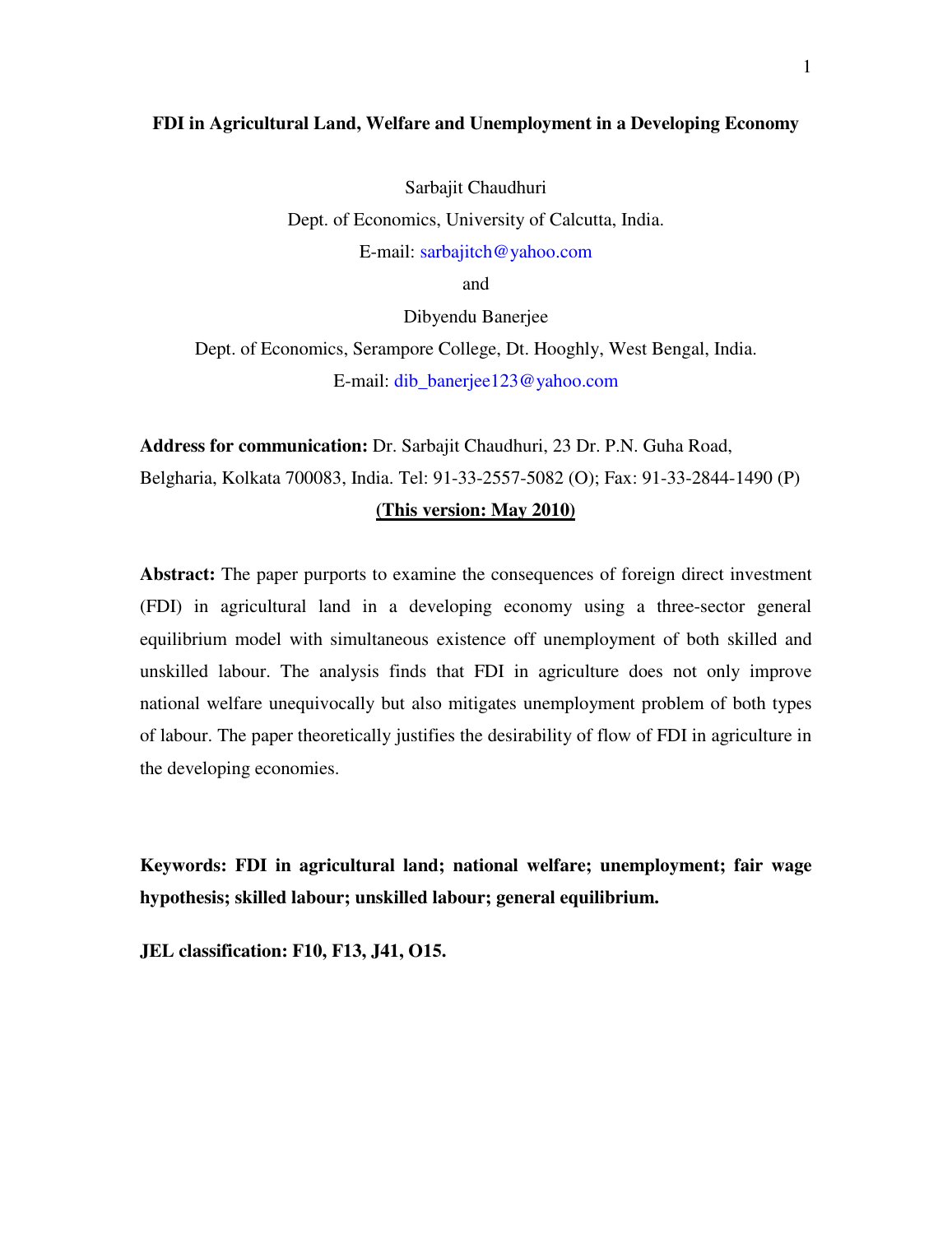#### **FDI in Agricultural Land, Welfare and Unemployment in a Developing Economy**

#### **1. Introduction**

Over the last decade the flow of FDI in agricultural land has gone up significantly in some of the developing countries, especially those in the Sub-Saharan Africa and South America. As per FAO (2009) the inflow of FDI into agriculture amounted to more than USD 3 billion per year by 2007, compared to USD 1 billion in 2000. The main form of recent investments is purchase or long-term leasing of agricultural land for food production. The area of land acquired in Africa by foreign capitalists in the last three years is estimated at up to 20 million hectares. This has led to a serious controversy among trade and development economists, politicians, social workers and policymakers. It is held that FDI in agricultural land is unethical as it violates property rights, denies access to land and water and threatens food security, poverty reduction and rural development in the capital host countries.

As per the conventional theoretical literature on international trade inflows of foreign capital with full repatriation of foreign capital income and in the presence of tariff protection of the capital-intensive import-competing sector is immiserizing. This literature includes works of Brecher and Alejandro (1977), Khan (1982), Beladi and Mariit (1992a, 1992b), Chandra and Khan (1993) etc. However, despite this welfareworsening effect of foreign capital the developing countries have been able to attract a substantial amount of foreign capital**<sup>1</sup>** during the last two decades by adopting liberalized

**<sup>1</sup>** As per the UNCTAD (2008), the average yearly foreign direct investment (FDI) inflows to developing countries increased from nearly \$20.6 billion during 1980s to \$118 billion during 1990s and then 292 billion dollars per year, on an average, during the first eight years of the new millennium. Average yearly net FDI flows to developing countries increased from nearly \$14.7 billion during 80s to 165 billion dollars per year, on an average, during 2000-2008 (calculation based on UNCTAD 'Statistical Databases On-line' and World Investment Report (2008)). FDI inward stock in the developing countries has increased manifold from \$302.6 billion in 1980 to \$4246.7 billion in 2007. Besides, for the developing countries as a whole. FDI inflow accounts for nearly 13 percent of gross fixed capital formation in 2007, compared to less than 2 percent in 1980.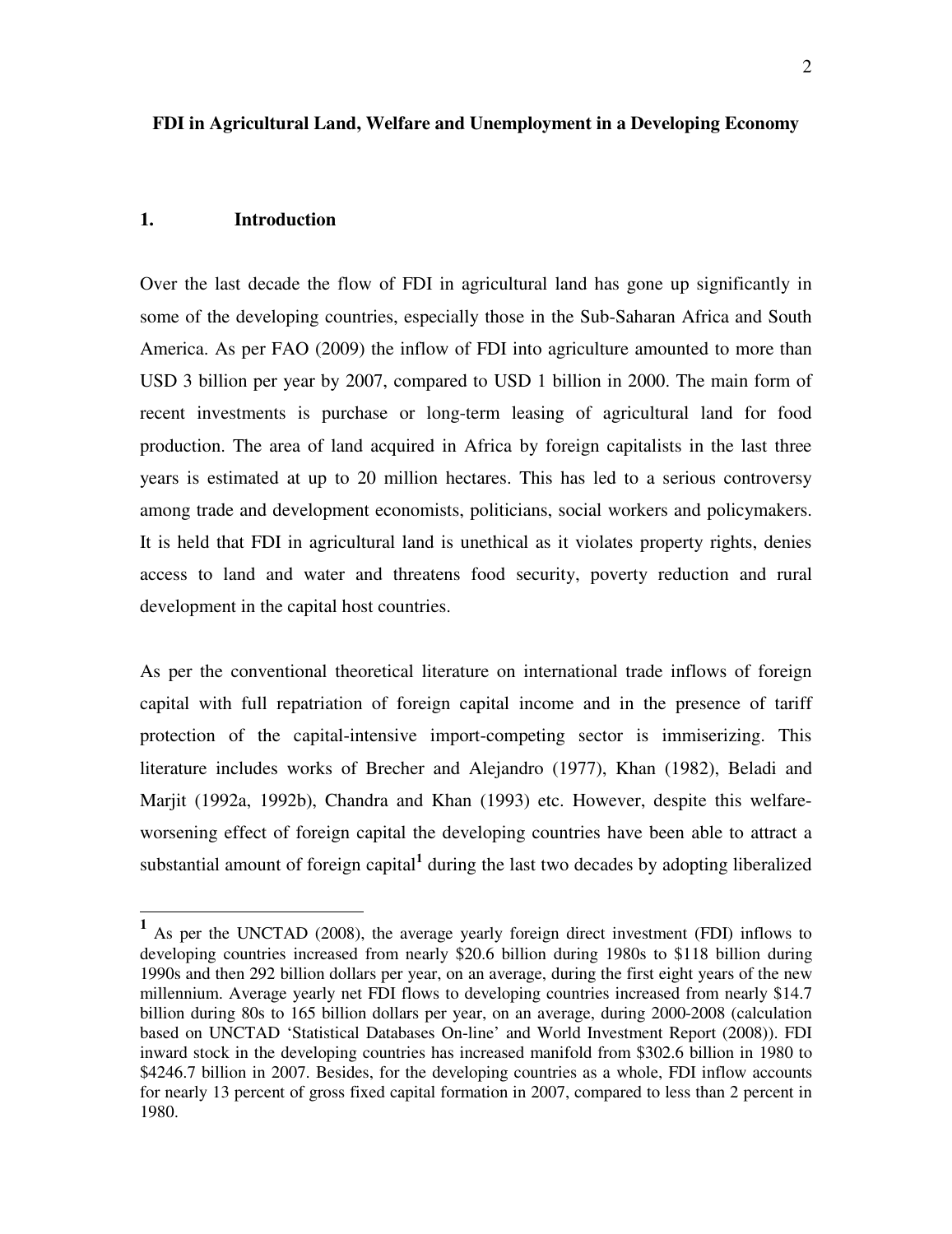investment and trade policies. Why developing countries are yearning for foreign capital given the standard welfare deteriorating effects of foreign capital has been explained in the works like Marjit and Beladi (1996), Chaudhuri (2005, 2007) and Chaudhuri et al. (2006) which have demonstrated how foreign capital might produce favourable effects on welfare taking into consideration some essential features of the developing economies e.g. labour market distortion, presence of the vast informal economy and non-traded goods..

On the other hand, the persistence of unemployment of labour has still been a major problem in the developing world. The explanation of unemployment as a general equilibrium phenomenon depends on the type of labour under consideration. The Harris-Todaro (HT hereafter) (1970) type of model is one way to explain unemployment in a general equilibrium framework. However, in such a model unemployment is specific to the urban sector and is suitable to explain unemployment of unskilled labour only. But it does not account for unemployment of skilled labour which is a disquieting problem in the developing economies particularly after the global economic slowdown. The NSSO 61st Round report, *Employment and Unemployment Situation in India 2004-05* has found that the unemployment rate among those educated above the secondary level was higher, in both rural and urban areas of India than those with lesser educational attainments. Serneels (2007) has reported similar finding in the case of Ethiopia.

In order to theoretically explain the existence of unemployment of skilled labour, one has to recourse to the efficiency wage theories. A generalized version of efficiency wage theory is the 'fair wage hypothesis' (FWH). Agell and Lundborg (1992, 1995), Feher (1991), Akerlof and Yellen (1990), etc. have explained unemployment as a general equilibrium phenomenon using the FWH. According to the treatment of the FWH by Agell and Lundborg (1992, 1995), efficiency of a worker is sensitive to the functional distribution of income. Consequently, the return on capital and wage rates of labour and the unemployment rate appear as arguments in the efficiency function.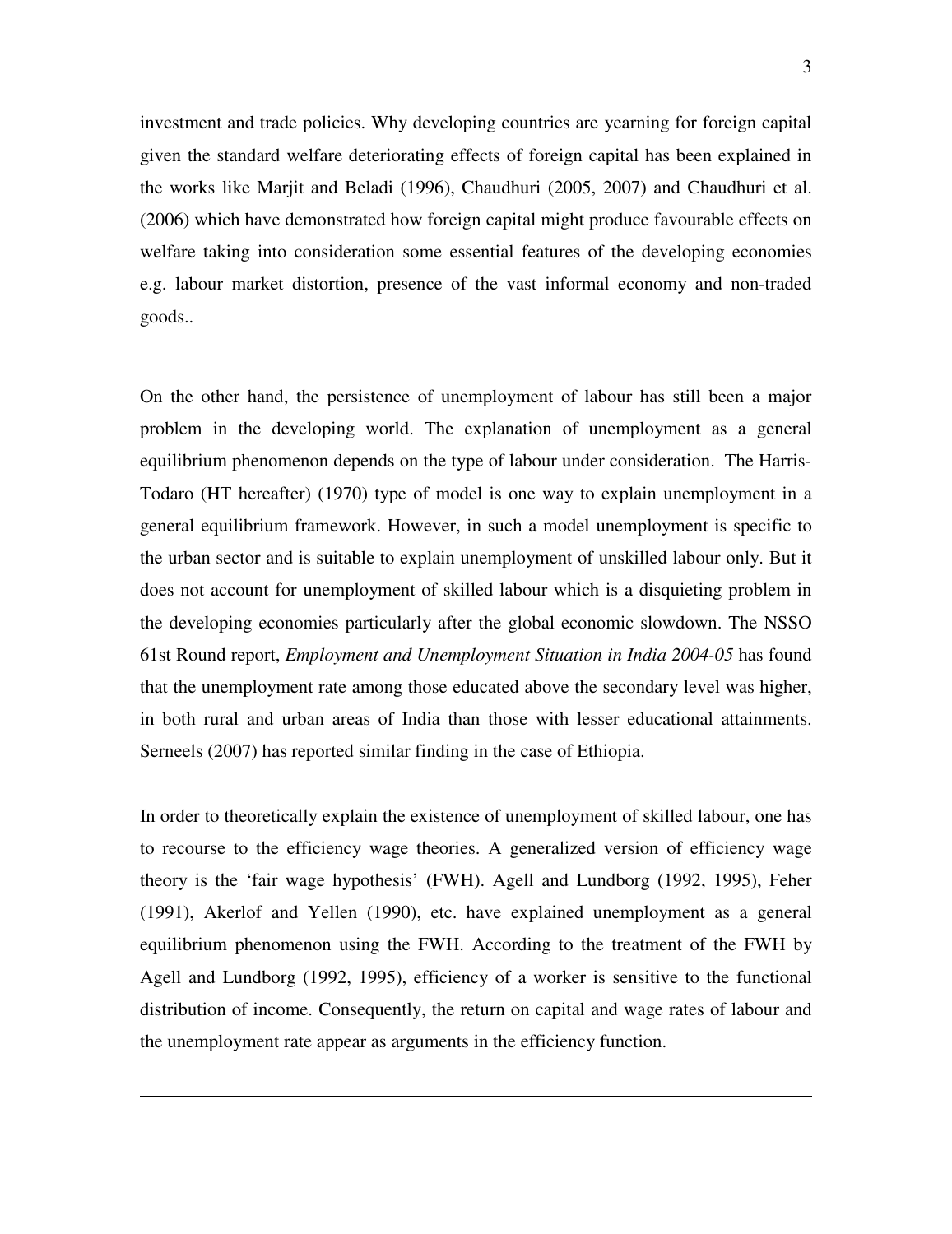The objectives of the present paper are as follows. First, as the developing economies are plagued by both skilled and unskilled unemployment**<sup>2</sup>** it is important to develop an analytical framework that can be useful in analyzing the consequences of different policies on the national welfare and unemployment of both types of labour.**<sup>3</sup>** We develop a three-sector, specific-factor Harris-Todaro type general equilibrium model where the FWH is valid. Second, we intend to examine the consequences of capital inflows on the unemployment problem of both types labour. Finally and most importantly, we want to show that flow of FDI in agricultural land unequivocally improves social welfare. Moreover, FDI in agriculture also mitigates the unemployment problem of either type of labour. On the contrary, foreign capital inflows into the secondary sectors may be immiserizing. Although many of the developing economies<sup>4</sup> are yet to go far in allowing the entry of foreign capital into agriculture the analysis of the present paper justifies the desirability of FDI flow in agriculture from the perspective of both unemployment and social welfare.

#### **2. The Model**

We consider a small open dual economy with three sectors: one rural and two urban. There are four factors of production: land, capital, unskilled labour and skilled labour. The rural sector produces an agricultural commodity using land, capital and unskilled labour. The production technology in agriculture is of the fixed-coefficient type.<sup>5</sup>

<sup>&</sup>lt;sup>2</sup> See NSSO (2006) and Agenor (2004) among others.

**<sup>3</sup>** This is essential, especially when the unemployment situation of either type of labour has worsened alarmingly due to recent global financial and economic crisis. See ILO (2009), Alexander (2009) etc. in this context.

<sup>&</sup>lt;sup>4</sup> For example, in India, FDI in agriculture is only permitted in certain sectors like floriculture, horticulture, development of seeds, animal husbandry, pisiculture, and cultivation of vegetables. Besides, FDI is permitted in tea plantations subject to the Foreign Investment Promotion Board (FIPB) approval. Details are available at [http://business.mapsofindia.com/fdi](http://business.mapsofindia.com/fdi-)india/sectors/agriculture-services.html.

**<sup>5</sup>** Although this is a simplifying assumption it is not completely without any basis. After the advent of the new seed-fertilizer technology in many of the developing economies including India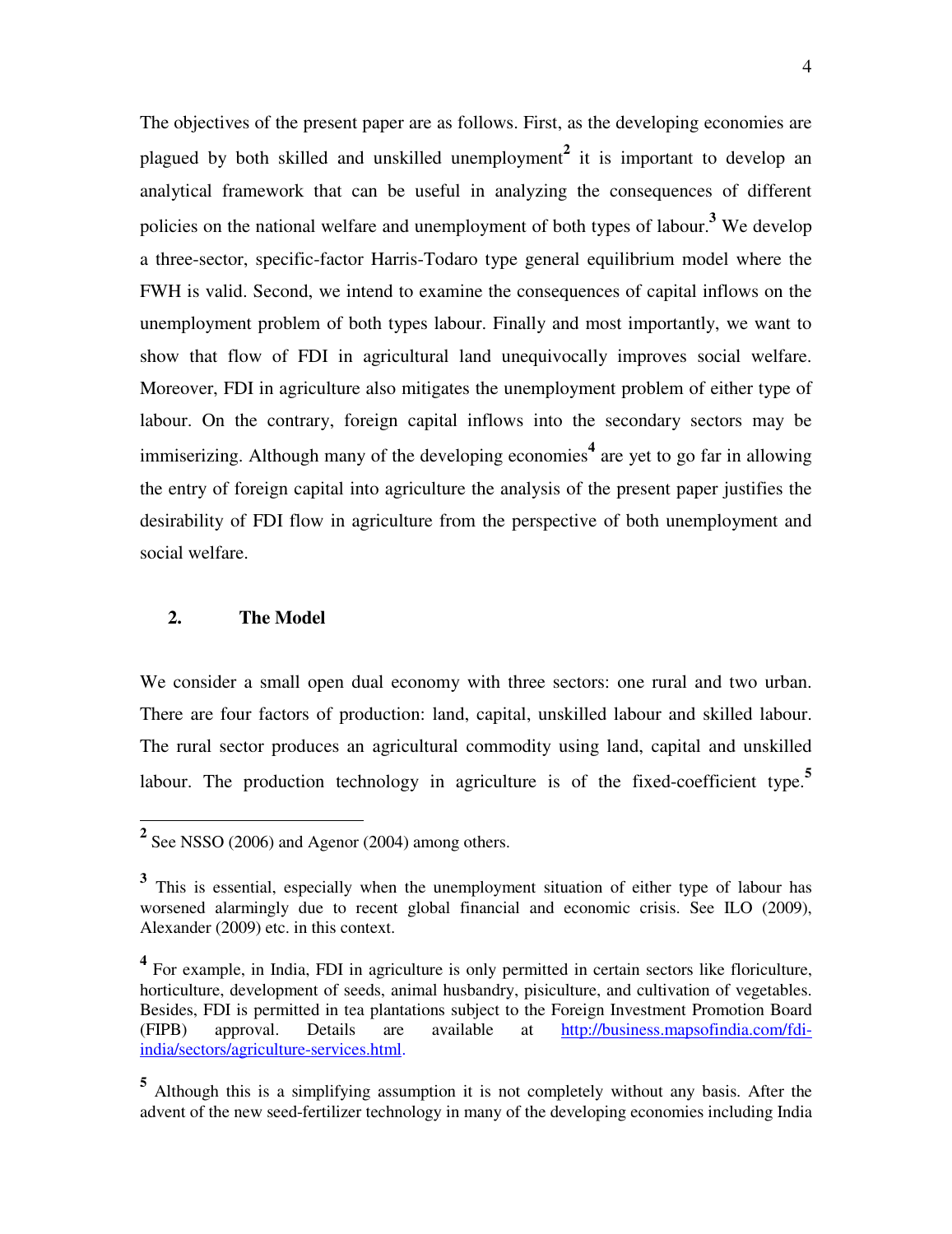$a_{N1}$  units of land (*N*),  $a_{K1}$  units of capital (*K*) and  $a_{L1}$  units of unskilled labour (*L*) together produce one unit of the agricultural output  $(X_1)$ . Sector 2 is an urban sector that produces a low-skill manufacturing commodity  $(X_2)$  by means of capital and unskilled labour. Finally, sector 3, another urban sector, uses capital and skilled labour ( *S* ) to produce a high-skill commodity  $(X_3)$ .

Skilled labour is specific to sector 3. Unskilled labour is imperfectly mobile between sectors 1 and 2 while capital is completely mobile among all the three sectors of the economy. On the other hand, as sectors 2 and 3 produce non-agricultural commodities land is specific to the rural sector (sector 1). Although the amount of agricultural land of the economy is given, the effective land endowment can be increased by allowing the entry of foreign capital in agriculture. Foreign investments may be sought to exploit "surplus" land currently unused or underutilized.**<sup>6</sup>** One reason land may not be used to its full potential is that the infrastructural investments needed to bring it into production are so significant as to be beyond the budgetary resources of the country. International investments might bring much needed infrastructural investments which in turn could relax the land constraint of the economy. Hence the aggregate land endowment of the economy (*N*) consists of both domestically-owned ( $N_D$ ) and foreign-owned ( $N_F$ ) land and is an increasing function of the amount of FDI in agriculture ( *I* ).

Sector 2 faces an imperfect unskilled labour market in the form of a unionized labour market where unskilled workers receive a contractual wage,  $W^*$ , while the unskilled

**6** See FAO (2009).

during the 1960s, agriculture requires inputs which are to be used in recommended doses. The inherent complementarity among the different inputs may justify the use of the fixed-coefficient production technology in agriculture. There are several works including those of Ensminger (2002) and FAO (2003) that have documented the critical role played by the use of various complementary agricultural inputs including land, fertilizer, hybrid seeds, and agricultural labour in enhancing agricultural output in many developing countries. However, even if the inputs are substitutes, the results of the paper still hold under additional sufficient conditions incorporating the partial elasticities of substitution between the three inputs.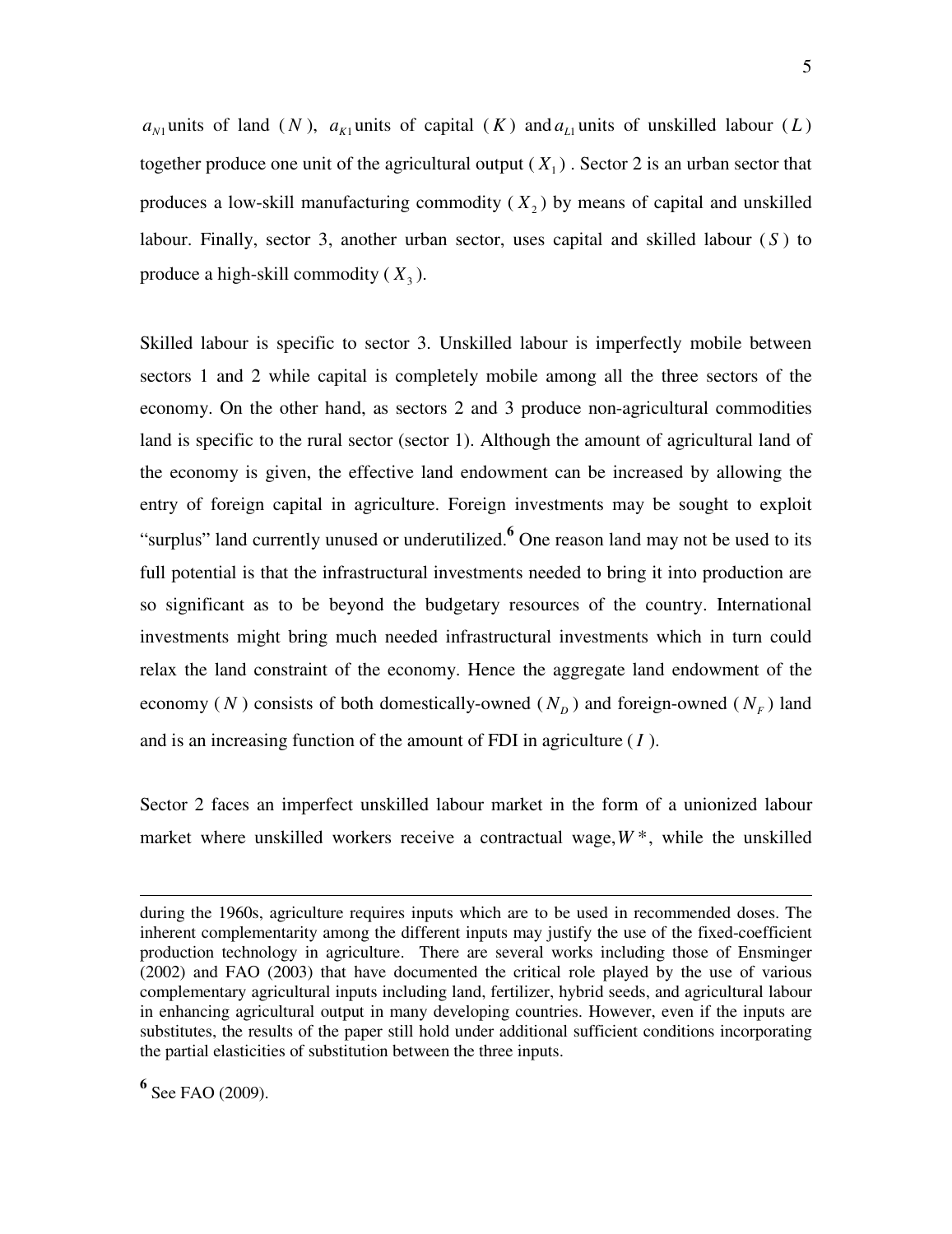wage rate in the rural sector, *W* , is market determined. The two unskilled wage rates are related by the Harris-Todaro (1970) migration equilibrium condition where the expected urban wage equals the rural wage rate with  $W^* > W$ . Therefore, there is urban unemployment of unskilled labour. On the other hand, we use the FWH to explain unemployment of skilled labour and the efficiency function is similar to that in Agell and Lundborg (1992, 1995). This function can be derived from the effort norm of the skilled workers, which is sensitive to the functional distribution of income and the skilled unemployment rate. This is the optimal effort function of the utility maximizing skilled workers. The aggregate capital stock of the economy  $(K)$  includes both domestic capital  $(K_D)$  and foreign capital  $(K_F)$  and these are perfect substitutes. Incomes from foreign capital and foreign-owned land are completely repatriated. Sectors 1 and 3 are the two export sectors while sector 2 is the import-competing sector and is protected by an import tariff. Sector 2 uses capital more intensively with respect to unskilled labour vis-à-vis sector 1. Production functions in the two non-agricultural sectors are of the variablecoefficient type and exhibit constant returns to scale with positive and diminishing marginal productivity to each factor. Finally, commodity 3 is chosen as the numeraire.

The following additional symbols will be used for formal presentation of the model.

- $a_{ki}$  = amount of capital required to produce 1 unit of output in the *i*th sector, *i* = 1,2,3;
- $a_{Li}$  = unskilled labour-output ratio in the *i*th sector,  $i = 1,2$ ;
- $a_{s3}$  = skilled labour-output ratio in sector 3 (in efficiency unit);
- $P_i$  = exogenously given relative price of the *i* th commodity, *i* = 1,2;
- $t =$ ad-valorem rate of tariff on the import of commodity 2;
- $E =$  efficiency of each skilled worker;
- $W_s$  = wage rate of skilled labour;
- *WS E* = wage rate per efficiency unit of skilled labour;
- $r =$  return to capital (both domestic and foreign);
- $R =$  return to land (both domestically-owned and foreign-owned);
- $L =$  endowment of unskilled labour (in physical unit);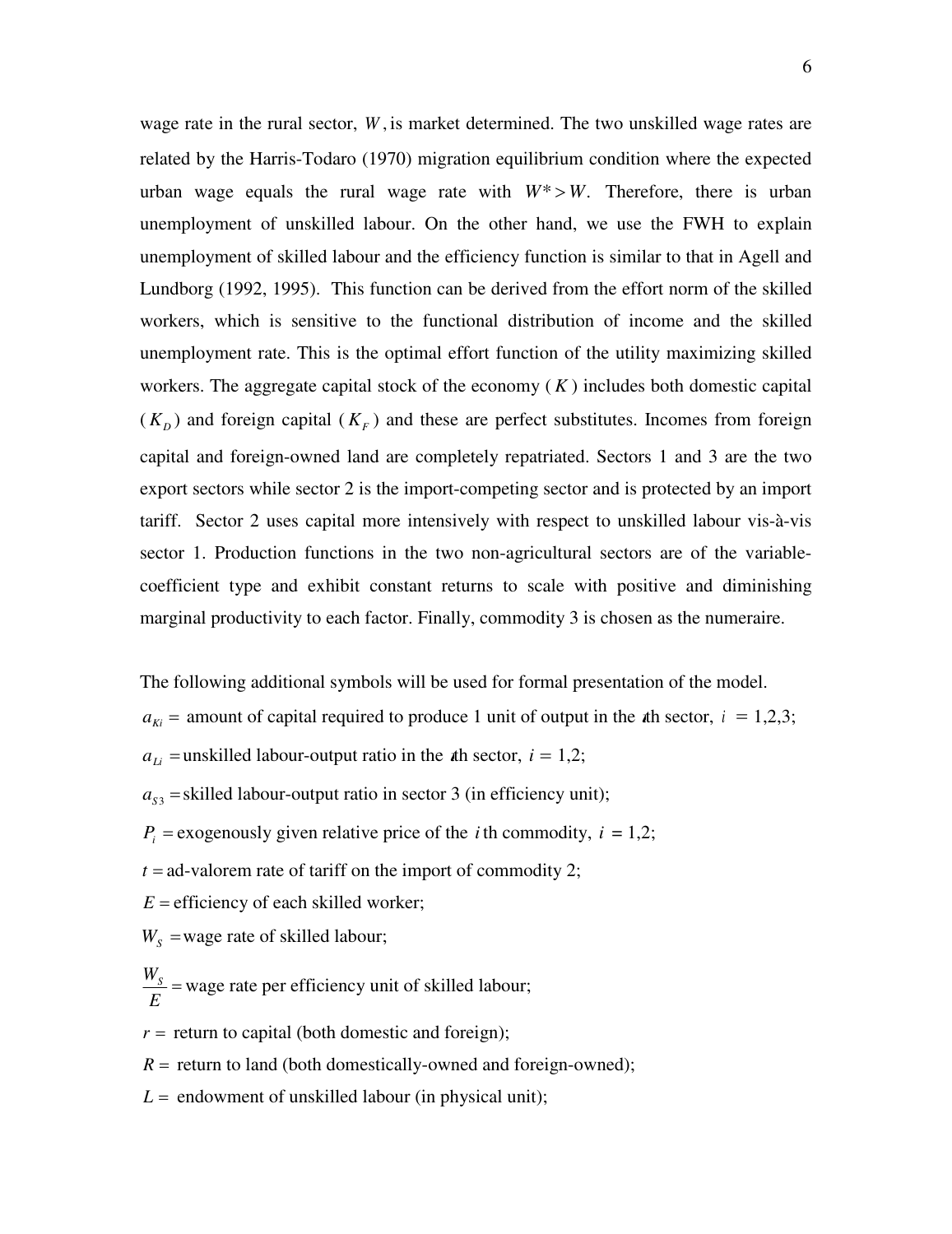$S =$  endowment of skilled labour (in physical unit);

 $v =$  unemployment rate of skilled labour;

 $L<sub>U</sub>$  = urban unemployment of unskilled labour;

 $\theta_{ji}$  = distributive share of the *j* th input in the *i* th sector for  $j = N$ , *L*, *S*, *K* and  $i = 1, 2$ , 3;

 $\lambda_{ji}$  = proportion of the *j* th input employed in the *i* th sector for  $j = L$ , *K* and  $i = 1,2,3$ ;

 $'\wedge'$  = proportionate change.

Given the perfectly competitive commodity markets, the three price-unit cost equality conditions relating to the three industries are as follows.

$$
Wa_{L1} + ra_{K1} + Ra_{N1} = P_1 \tag{1}
$$

$$
W^* a_{L2} + r a_{K2} = P_2(1+t) \tag{2}
$$

$$
\frac{W_s}{E}a_{s3} + ra_{k3} = 1\tag{3}
$$

Following Agell and Lundborg (1992, 1995) we assume that the effort norms of the skilled labour depend positively on (i) skilled wage relative to average unskilled wage; (ii) skilled wage relative to returns on capital and land; and, positively on (iii) the unemployment rate of skilled labour. It may be mentioned that the average unskilled wage in the economy is the rural sector wage that follows from the 'envelope property' of the HT framework.**<sup>7</sup>** Therefore, we write

$$
E = E(\frac{W_s}{W}, \frac{W_s}{r}, \frac{W_s}{R}, \nu)
$$
\n<sup>(4)</sup>

**<sup>7</sup>** Unskilled workers are employed in the rural and low-skill urban manufacturing sectors where they earn *W* and  $W^*$  wages, respectively. Some of the unskilled workers remain unemployed in the urban sector earning nothing. The average wage income of all unskilled workers in the economy is the rural sector wage. This can be easily shown from equations (10) and (11). So, the efficiency function, given by equation (4), indirectly takes into account the unionized wage and the urban unemployment of unskilled labour as determinants.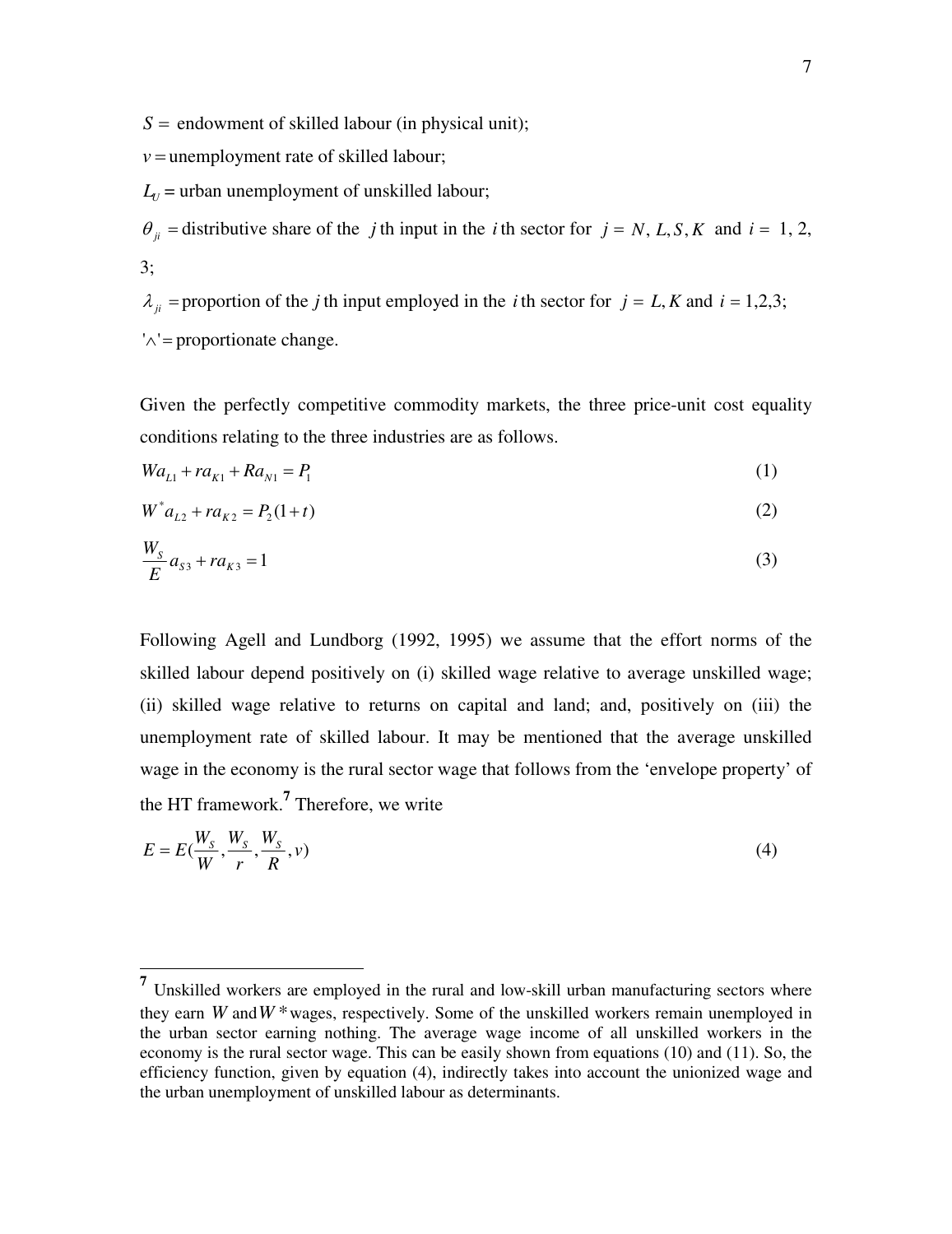The efficiency function satisfies the following mathematical restrictions:

$$
E_1, E_2, E_3, E_4 > 0
$$
;  $E_{11}, E_{22}, E_{33} < 0$ ;  $E_{12} = E_{13} = E_{14} = E_{23} = E_{24} = E_{34} = 0$ .

The unit cost of skilled labour in sector 3, denoted by  $\varpi$ , is given as

$$
\varpi = \left(\frac{W_{\rm S}}{E(.)}\right) \tag{5}
$$

Each firm in sector 3 minimizes its unit cost of skilled labour as given by (5). The firstorder condition of minimization is

$$
E = \frac{W_s}{W} E_1 + \frac{W_s}{r} E_2 + \frac{W_s}{R} E_3
$$
\n(6)

where:  $E_i$  s are the partial derivatives of the efficiency function with respect to

$$
(\frac{W_s}{W}), (\frac{W_s}{r})
$$
 and  $(\frac{W_s}{R})$ , respectively. Equation (6) can be rewritten as  
 $\varepsilon_1 + \varepsilon_2 + \varepsilon_3 = 1$  (6.1)

where  $\varepsilon$ <sub>i</sub> is the elasticity of the  $E(.)$  function with respect to its *i* th argument. This is the modified Solow condition as obtained in Agell and Lundborg (1992, 1995).

The amount of foreign-owned  $(N_F)$  land is considered to be an increasing function of the amount of FDI in agriculture  $(I)$  i.e.

$$
N_F = N_F(I); N'_F > 0.
$$

Full utilization of land<sup>9</sup> and capital, respectively entail

$$
a_{N1}X_1 = N_D + N_F(I) = N
$$
\n(7)

**<sup>8</sup>** Mathematical derivation of the efficiency function from the rational behavior of a representative skilled worker and explanations of the mathematical restrictions on the partial derivatives are available in Agell and Lundborg (1992, 1995).

<sup>&</sup>lt;sup>9</sup> Note that the aggregate land endowment of the economy (*N*) is an increasing function of the amount of FDI in agriculture ( *I* ).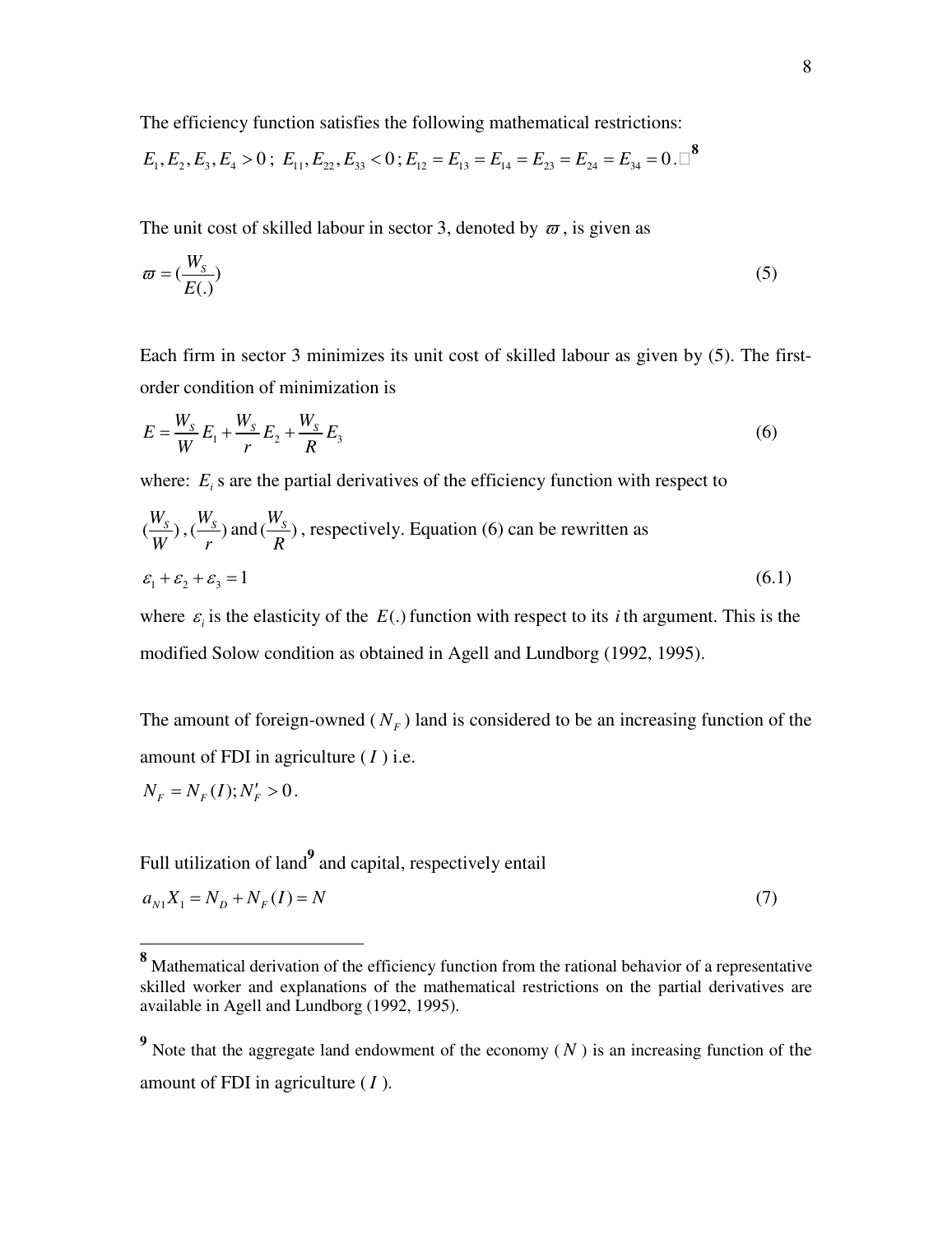$$
a_{K1}X_1 + a_{K2}X_2 + a_{K3}X_3 = K\tag{8}
$$

There is unemployment of skilled labour in the economy and the rate of unemployment is *v*. The skilled labour endowment equation is, therefore, given by

$$
a_{s3}X_3 = E(1 - v)S\tag{9}
$$

In the migration equilibrium there exists urban unemployment of unskilled labour. The unskilled labour endowment equation is given by

$$
a_{L1}X_1 + a_{L2}X_2 + L_U = L \tag{10}
$$

In a Harris-Todaro framework the unskilled labour allocation mechanism is such that in the labor market equilibrium, the rural wage rate,*W* , equals the expected wage income in the urban sector. Since the probability of finding a job in the urban low-skill sector is  $(a_{12}X, (a_{12}X, +L_1))$  the expected unskilled wage in the urban sector is  $(W * a_{1,2} X_2 / (a_{1,2} X_2 + L_U))$ . Therefore, the rural-urban migration equilibrium condition of unskilled labour is expressed as

$$
(W * a_{L2} X_2 / (a_{L2} X_2 + L_U)) = W,
$$

or equivalently,

$$
(W^* / W)a_{L2}X_2 + a_{L1}X_1 = L \tag{11}
$$

Using (7) and (9) equations (11) and (8) can be rewritten as follows.

$$
(\frac{W^*}{W})a_{L2}X_2 + \frac{a_{L1}}{a_{N1}}N = L \text{; and,}
$$
\n(11.1)

$$
\left[ \left( \frac{a_{K1}}{a_{N1}} N \right) + a_{K2} X_2 + \left\{ \frac{a_{K3} E(1-\nu) S}{a_{S3}} \right\} \right] = K \tag{8.1}
$$

In this general equilibrium model there are ten endogenous variables; namely,  $W, r, R$ ,  $W_s, E, v, L_v, X_1, X_2$  and  $X_3$  and the same number of independent equations; namely, (1) – (4), (6), (7), (8.1), (9), (10) and (11.1). The endogenous variables are determined as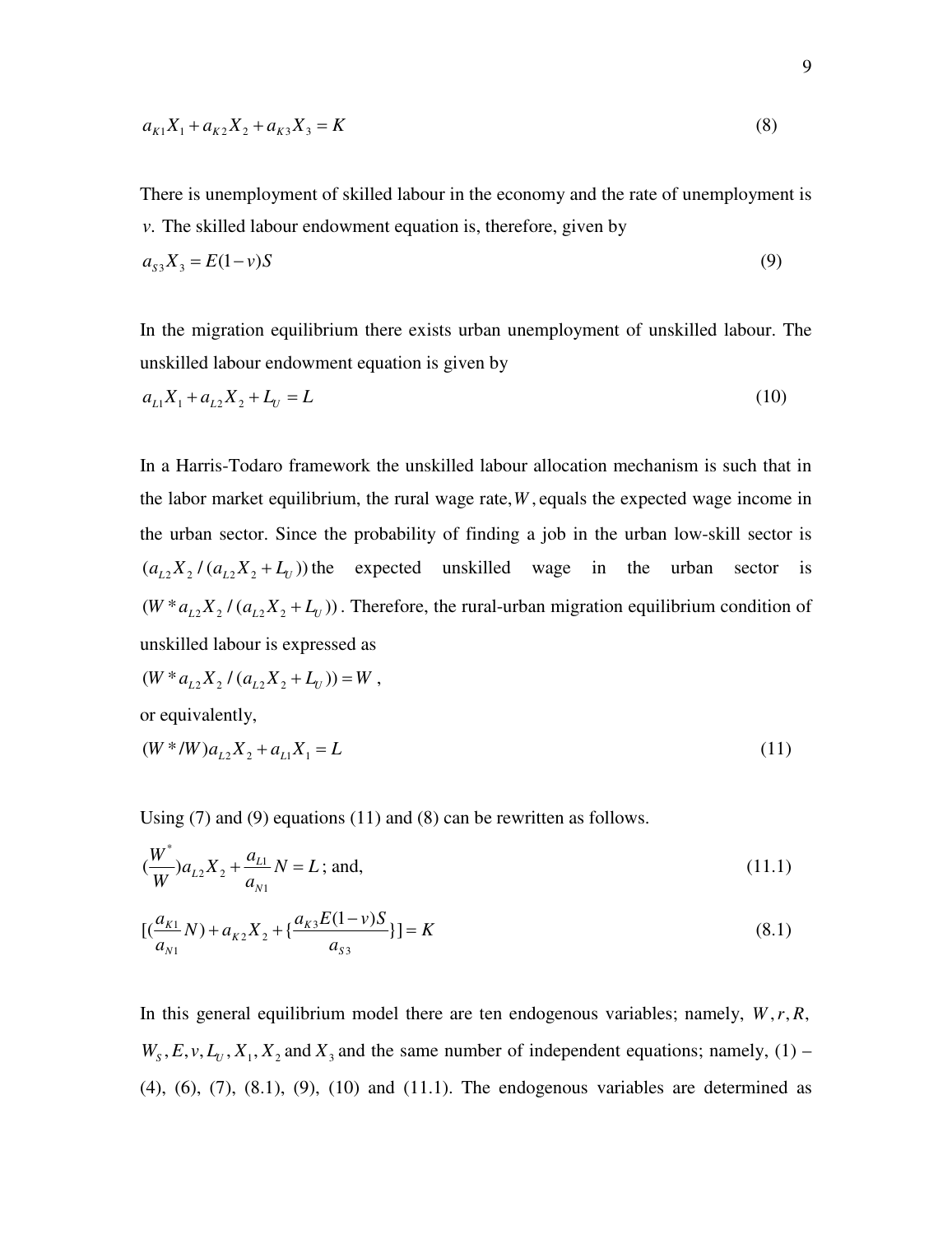follows. The system does not possess the decomposition property. *r* is found from (2) as  $W^*$  is given exogenously.  $W$ ,  $R$ ,  $W_s$ ,  $\nu$  and  $X_2$  are simultaneously solved from equations (1), (4), (6), (8.1) and (11.1). *E* is then found from (3).  $X_1$  and  $X_3$  are solved from equations (7) and (9), respectively. Finally,  $L_U$  is obtained from (10).

A close look at the price system reveals that given the value of *R* , sectors 1 and 2 can be conceived to form a Heckscher-Ohlin subsystem (HOSS) as they use two common inputs: unskilled labour and capital. It is sensible to assume that sector 2 is more capitalintensive than sector 1 in value sense with respect to unskilled labour. This implies that  $(a_{K2} / W * a_{L2}) > (a_{K1} / Wa_{L1}).$ 

We measure welfare of the economy by national income at world prices, *Y* , and is given by

$$
Y = WL + RND + rKD + WS(1 - v)S - tP2X2
$$
\n(12)

It is assumed that incomes from foreign capital and foreign-owned land are completely repatriated. In equation (12), *WL* and  $W_s(1 - v)S$  give the aggregate wage incomes of the unskilled and skilled workers, respectively.  $RN<sub>D</sub>$  is the rental income from domesticallyowned land endowment<sup>10</sup> while  $rK<sub>D</sub>$  denotes rental income from domestic capital. Finally,  $tP_2X_2$  measures the supply side distortionary cost of tariff protection of the import-competing sector.

#### 3. **Comparative Statics**

We are now going to analyze the consequences of inflows of foreign capital on national welfare and unemployment of both skilled and unskilled labour. An inflow of foreign

**<sup>10</sup>** If a part of the FDI in agriculture takes the form of long-term rental contracts of existing land by foreign capitalists the amount of domestically-owned land  $(N_D)$  falls but the aggregate rental income (including that from leased out land) does not fall if the leasing out of land takes place at the market determined rental rate,  $R$ . On the contrary,  $N_D$  does not change if the FDI is made to exploit "surplus" land currently unused or underutilized.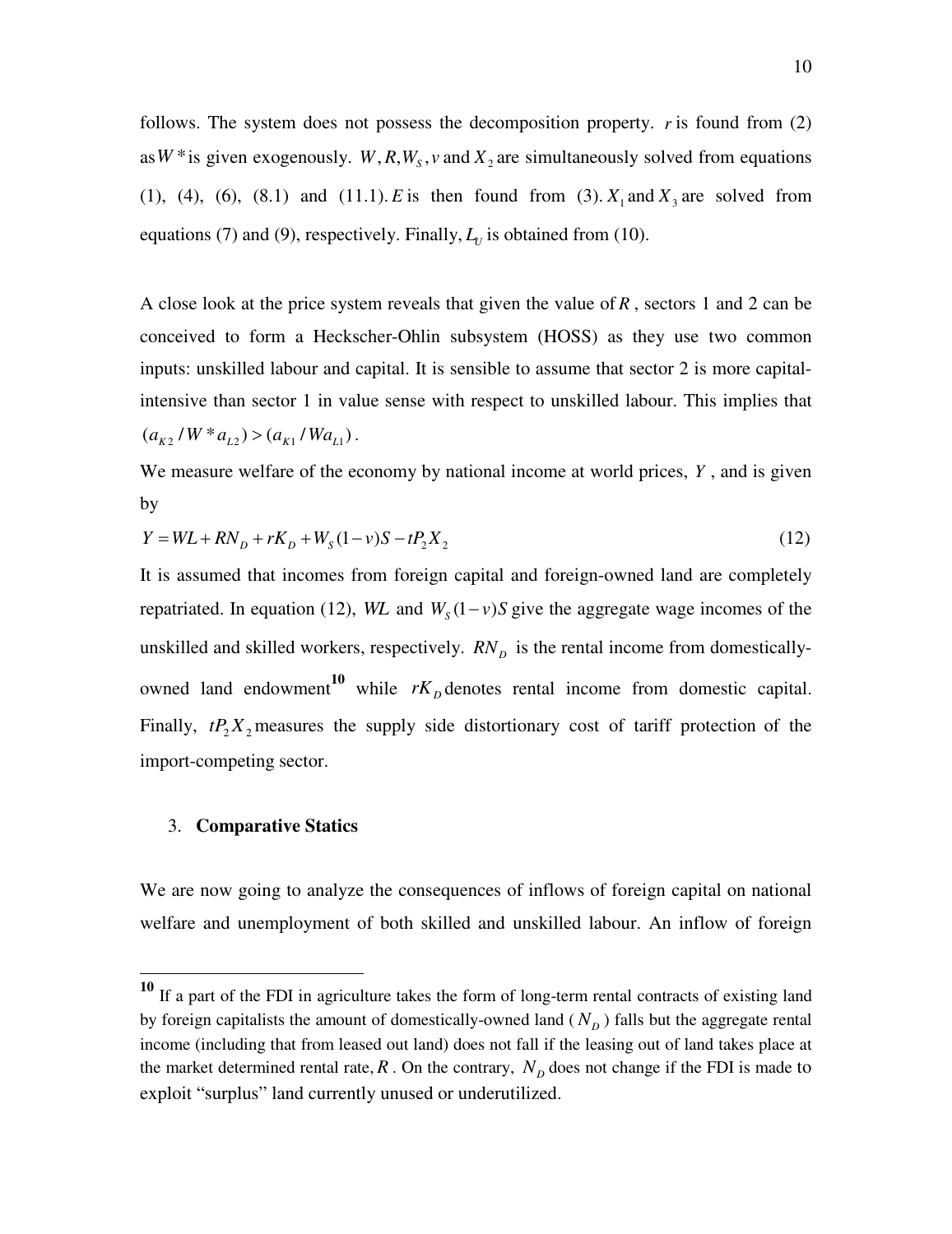capital into the primary export sector is captured by an increase in *I* which in turn raises the aggregate endowment of land of the economy. On the other hand, an FDI in the secondary sectors including the tariff-protected import-competing sector of the economy is demonstrated through an increase in the endowment of  $K_{\cdot} \Box^{11}$ 

Differentiating equations  $(1)$ ,  $(4)$   $(6)$ ,  $(11.1)$  and  $(8.1)$  the following expressions are derived, respectively.**<sup>12</sup>**

$$
\theta_{L1}\hat{W} + \theta_{N1}\hat{R} = 0\tag{13}
$$

$$
\varepsilon_1 \hat{W} + \varepsilon_3 \hat{R} - \varepsilon_4 \hat{v} = 0 \tag{14}
$$

$$
B_1\hat{W} + B_2\hat{R} - B_3\hat{W}_s + \varepsilon_4\hat{v} = 0\tag{15}
$$

$$
-\lambda_{L2}^* \hat{W} + \lambda_{L2}^* \hat{X}_2 = -M_1 \hat{I}
$$
 (16)

$$
\lambda_{K2} \hat{X}_2 + \lambda_{K3} \hat{W}_S - B_4 \hat{v} = \hat{K} - M_2 \hat{I}
$$
\n(17)

where:

$$
B_{1} = \frac{E_{11}}{E} (\frac{W_{S}}{W})^{2} < 0 ; B_{2} = \frac{E_{33}}{E} (\frac{W_{S}}{R})^{2} < 0 ;
$$
  
\n
$$
B_{3} = \left[ (\frac{W_{S}}{W})^{2} \frac{E_{11}}{E} + (\frac{W_{S}}{r})^{2} \frac{E_{22}}{E} + (\frac{W_{S}}{R})^{2} \frac{E_{33}}{E} \right] < 0 ; B_{4} = (\frac{\lambda_{K3}v}{1 - v}) > 0 ;
$$
  
\n
$$
e = ((\frac{dN_{F}}{dI})(\frac{I}{N_{F}})) > 0; \lambda_{L2}^{*} = (\frac{W^{*}}{W}) \lambda_{L2} > 0; \lambda_{NF} = (\frac{N_{F}}{N}) > 0;
$$
  
\n
$$
M_{1} = \lambda_{L1} \lambda_{NF} e > 0; M_{2} = \lambda_{K1} \lambda_{NF} e > 0.
$$
\n(18)

Arranging  $(13) - (17)$  in a matrix notation one obtains

**<sup>11</sup>** Although over the last two decades the investment policy has significantly been liberalized in the developing economies like India, there still exists a considerable degree of restriction in the process of free inflow of foreign capital into these countries. For example, in India, barring some sectors kept under the automatic route foreign investors are required to secure prior permissions or approvals from the Government of India or the Reserve Bank of India (RBI), or the FIPB for the purpose of making investment. There are also sectoral caps in many sectors limiting the maximum levels of foreign investment that can be made in those sectors. Besides, capital is not permitted to move freely from one approved FDI project to another.

<sup>&</sup>lt;sup>12</sup> Note that  $a_{L1}$ ,  $a_{N1}$  and  $a_{K1}$  are technologically given. See footnote 5 in this context.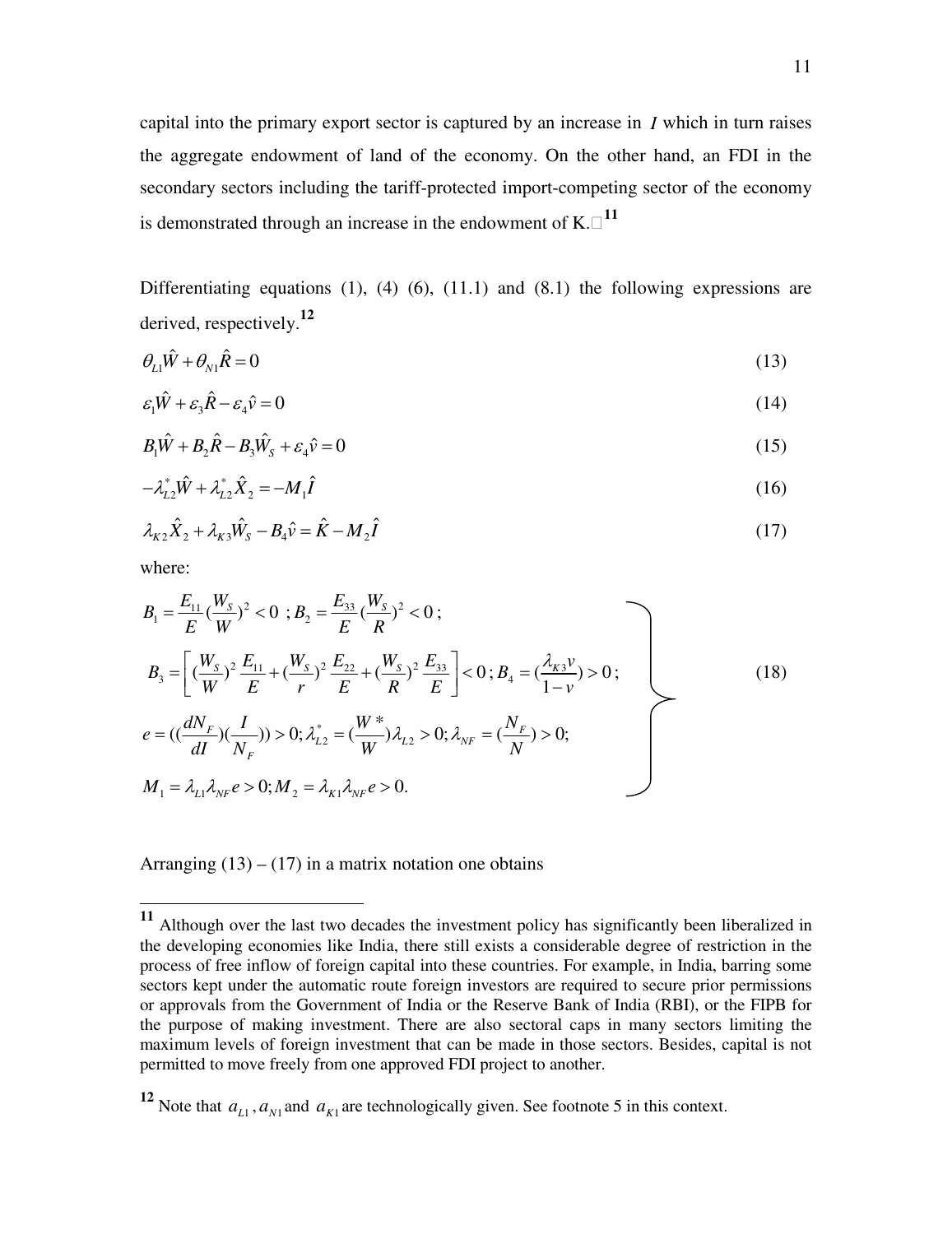$$
\begin{bmatrix}\n\theta_{L1} & \theta_{N1} & 0 & 0 & 0 \\
\varepsilon_1 & \varepsilon_3 & 0 & -\varepsilon_4 & 0 \\
B_1 & B_2 & -B_3 & \varepsilon_4 & 0 \\
-\lambda_{L2}^* & 0 & 0 & 0 & \lambda_{L2}^* \\
0 & 0 & \lambda_{K3} & -B_4 & \lambda_{K2}\n\end{bmatrix}\n\begin{bmatrix}\n\hat{W} \\
\hat{R} \\
\hat{W}_S \\
\hat{v} \\
\hat{X}_2\n\end{bmatrix} = \n\begin{bmatrix}\n0 \\
0 \\
0 \\
-\frac{M_1 \hat{I}}{\hat{K}} \\
-\frac{M_1 \hat{I}}{\hat{K}}\n\end{bmatrix}
$$
\n(19)

The determinant to the coefficient matrix is

$$
|D| = \lambda_{L2}^* [-\varepsilon_4 B_3 \theta_{N1} \lambda_{K2} + (\varepsilon_4 \lambda_{K3} J - B_3 B_4 H)]
$$
  
(+)(-)  
(+) (+) (+) (-)(+)

where

$$
J = \left\{ \theta_{L1} (B_2 + \varepsilon_3) - \theta_{N1} (B_1 + \varepsilon_1) \right\};
$$
  
\n
$$
H = (\theta_{L1} \varepsilon_3 - \theta_{N1} \varepsilon_1).
$$
\n(21)

As the production structure is indecomposable an increase in the land endowment of the economy that results from an increase in foreign investments in agriculture  $(I)$  must lower its rate of return, *R* i.e.  $(\hat{R}/\hat{N})$  < 0. Thus, solving (19) by Cramer's rule it can be easily proved**13** that

$$
|D| > 0 \tag{22}
$$

For determining the signs of *J* and *H* we need to impose some restrictions on the relative responsiveness of the  $E(.)$ ,  $E_1$  and  $E_3$  functions with respect to their two arguments:  $\left(\frac{W_s}{W_s}\right)$ *W* and  $\left(\frac{W_s}{P}\right)$ *R* . The efficiency function, given by equation (4), is assumed to satisfy the following two special properties.

**Property A:** The responsiveness of  $E(.)$  with respect to  $\frac{W_s}{R}$ *R* is greater than that with respect to  $\frac{W_s}{W}$ *W* such that  $(\frac{c_3}{2}) > (\frac{c_1}{2})$ 1  $V_{L1}$  $\left(\frac{c_3}{a}\right) > \left(\frac{c_1}{a}\right)$  $N1$   $V_L$  $\mathcal{E}_{2}$ ,  $\mathcal{E}_{3}$  $\frac{\epsilon_3}{\theta_{\mu_1}}$  >  $\left(\frac{\epsilon_1}{\theta_{\mu_1}}\right)$ .

**<sup>13</sup>** This has been shown in Appendix I.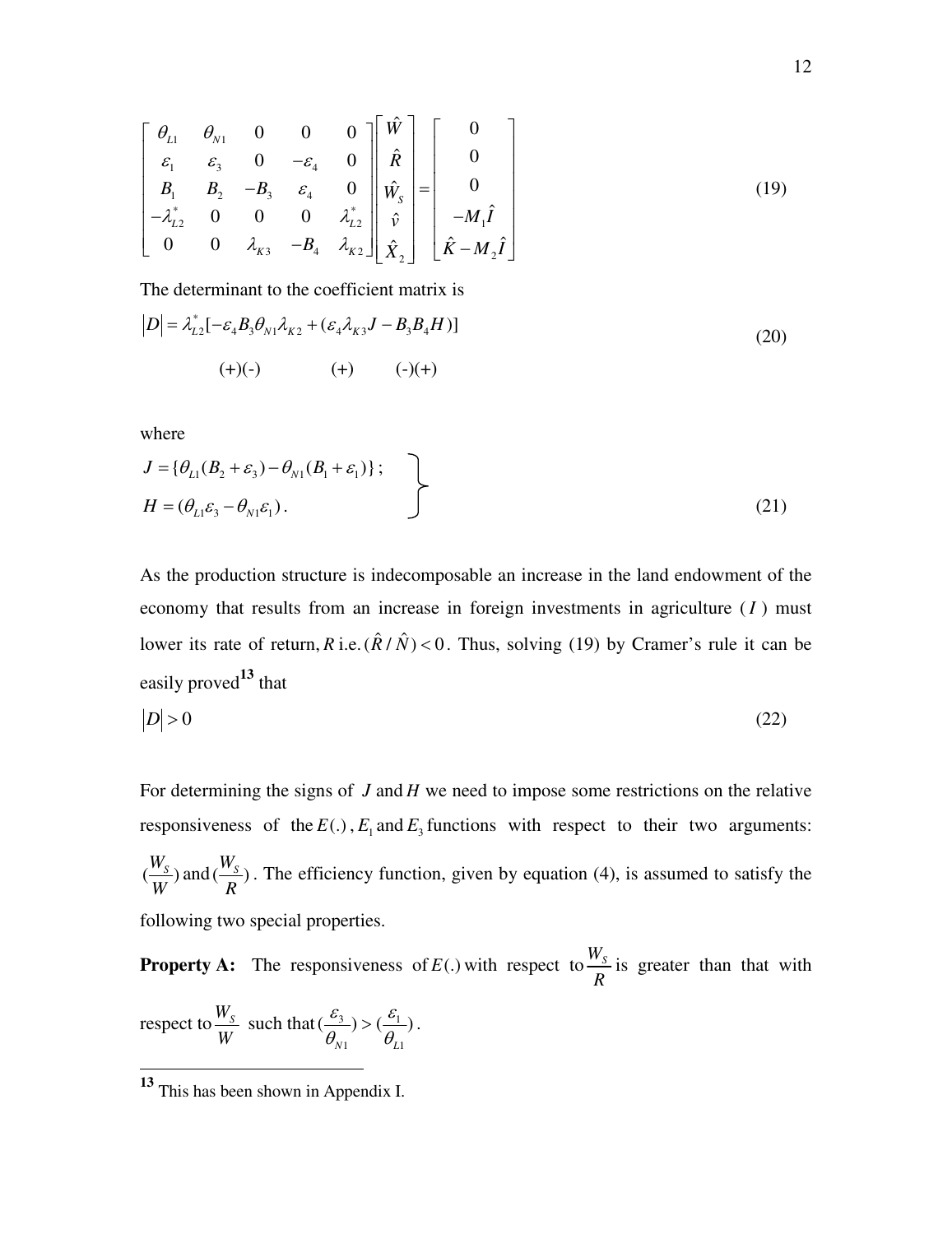**Property B:** The algebraic value of the elasticity of  $E_3$  with respect to  $\frac{W_S}{R}$ *R* is not less than that of  $E_1$  with respect to  $\frac{W_s}{W}$ *W* i.e.  $\left(\frac{L_{33}r}{R_{12}}\right) \geq \left(\frac{L_{11}}{R_{11}}\right)$  $3^{11}$   $2_1$  $(\frac{E_{33}W_s}{E_{12}}) \geq (\frac{E_{11}W_s}{E_{23}}).$  $E_3 R$   $E_1 W$  $\geq$ 

The implications of the above two properties are as follows. Although the efficiency of skilled workers depends on the relative income distribution, they are expected to have different attitudes towards the earnings of different factors of production. So changes in incomes of different factors should affect the efficiency of skilled labour in different degrees. It is reasonable to assume that the average unskilled wage is substantially lower than the skilled wage so that the skilled workers may be expected to be compassionate towards their unskilled counterparts. On the contrary, they are likely to feel significantly deprived if the returns on land and capital increase relative to the skilled wage, adversely affecting their work morale. Therefore, it may be logical, to assume that increases in incomes of the capitalists engender more negative response among the skilled workers and lower their efficiency than that resulting from an increase in the average unskilled wage.

Properties (A) and (B) of the efficiency function together imply that**<sup>14</sup>**

$$
\left\{\frac{\theta_{L1}}{\theta_{N1}}\right\} > \left(\frac{\varepsilon_1}{\varepsilon_3}\right) \ge \left(\frac{\varepsilon_1 + B_1}{\varepsilon_3 + B_2}\right); \text{ and,}
$$
\n
$$
J = \left\{\theta_{L1}(B_2 + \varepsilon_3) - \theta_{N1}(B_1 + \varepsilon_1)\right\} > 0; H = \left(\theta_{L1}\varepsilon_3 - \theta_{N1}\varepsilon_1\right) > 0
$$
\n
$$
(23)
$$

Differentiating (2) and (3) it is easy to show that

$$
\hat{E} = \hat{W}_s \tag{24}
$$

This leads to the following corollary.

**<sup>14</sup>** This has been proved in Appendix II.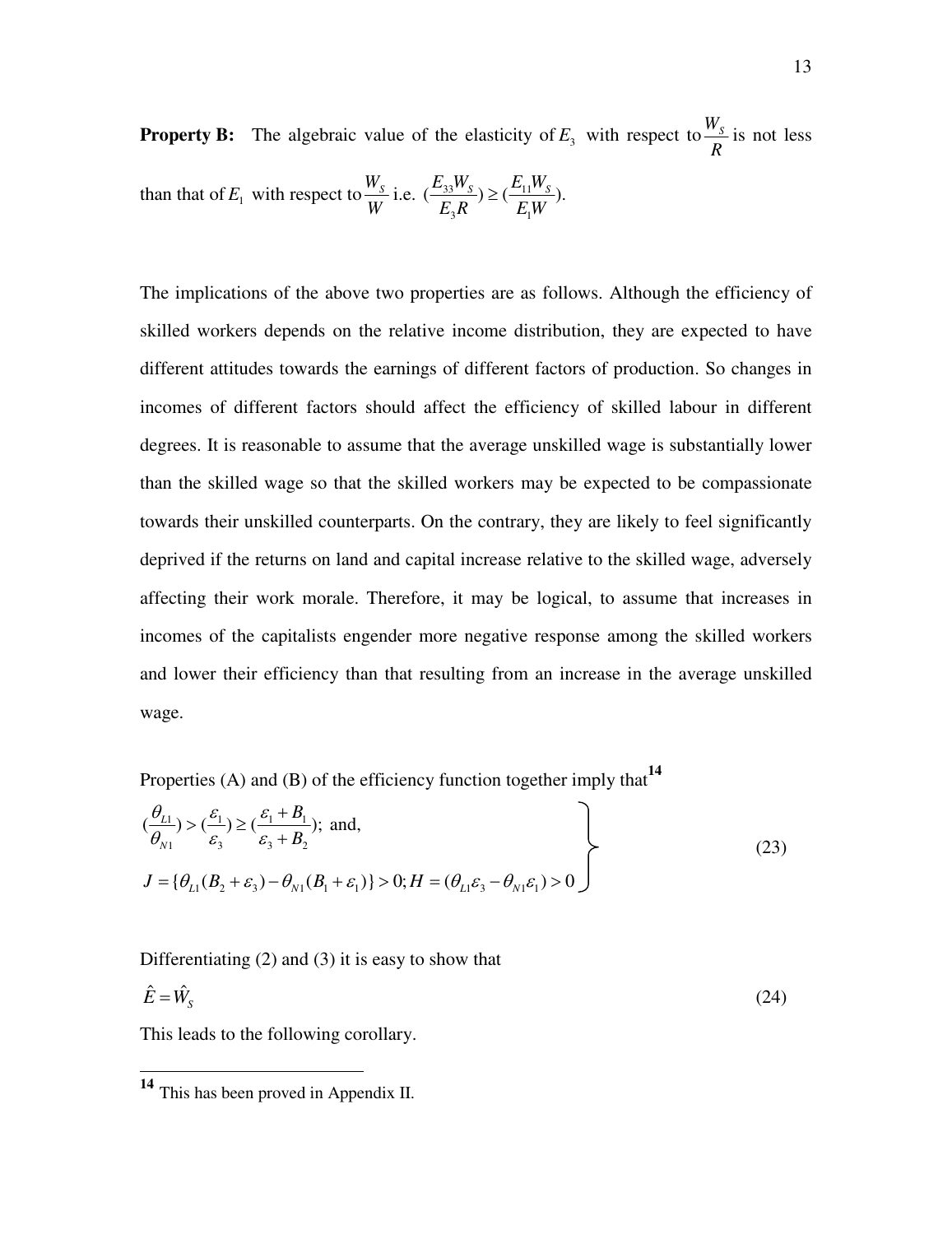14

**Corollary 1:** The efficiency of skilled labour,  $E$ , and the skilled wage rate,  $W_s$ , always change in the same direction and in the same proportion.

From (13) we can write

$$
\hat{W} = -\left(\frac{\theta_{N1}}{\theta_{L1}}\right)\hat{R}
$$
\n(25)

This establishes the following corollary.

**Corollary 2:** *W* and *R* are negatively correlated.

Using (25) equation (14) can be rewritten as follows.

$$
\hat{v} = \frac{(\varepsilon_3 \theta_{L1} - \varepsilon_1 \theta_{N1})\hat{R}}{\varepsilon_4 \theta_{L1}}\tag{26}
$$

Using (23) from (26) the following corollary is imminent.

**Corollary 3:** *R* and *v* are positively related.**<sup>15</sup>**

Adding (14) and (15) and substituting for  $\hat{W}$  from (13) we get

$$
\hat{W}_s = \left[\frac{\theta_{L1}(\varepsilon_3 + B_2) - \theta_{N1}(\varepsilon_1 + B_1)}{\theta_{L1}B_3}\right] \hat{R}
$$
\n
$$
(-)
$$
\n(27)

With the help of (23) from (27) the following corollary immediately follows.

**Corollary 4:**  $R$  and  $W_s$  are negatively related.

Solving (19) by Cramer's rule the following proposition can be easily established.**<sup>16</sup>**

**Proposition 1:** Under assumptions A and B, an inflow of foreign capital to either of the two broad sectors of the economy leads to (i) an increase in the rural unskilled wage  $(W)$ ; (ii) a decrease in the return to land  $(R)$ ; (iii) an increase in the skilled wage  $(W<sub>S</sub>)$ ; (iv) a fall in the unemployment rate of skilled labour ( $\nu$ ); and, (v) an expansion of sector 3. Furthermore, (vi) sector 1 expands (remains unaffected) while sector 2 contracts

<sup>&</sup>lt;sup>15</sup> As the rural sector unskilled wage and the return on land are negatively related (corollary 2) there is a negative relationship between the average (rural) unskilled wage and skilled unemployment rate.

**<sup>16</sup>** See Appendix III for mathematical derivations of the results.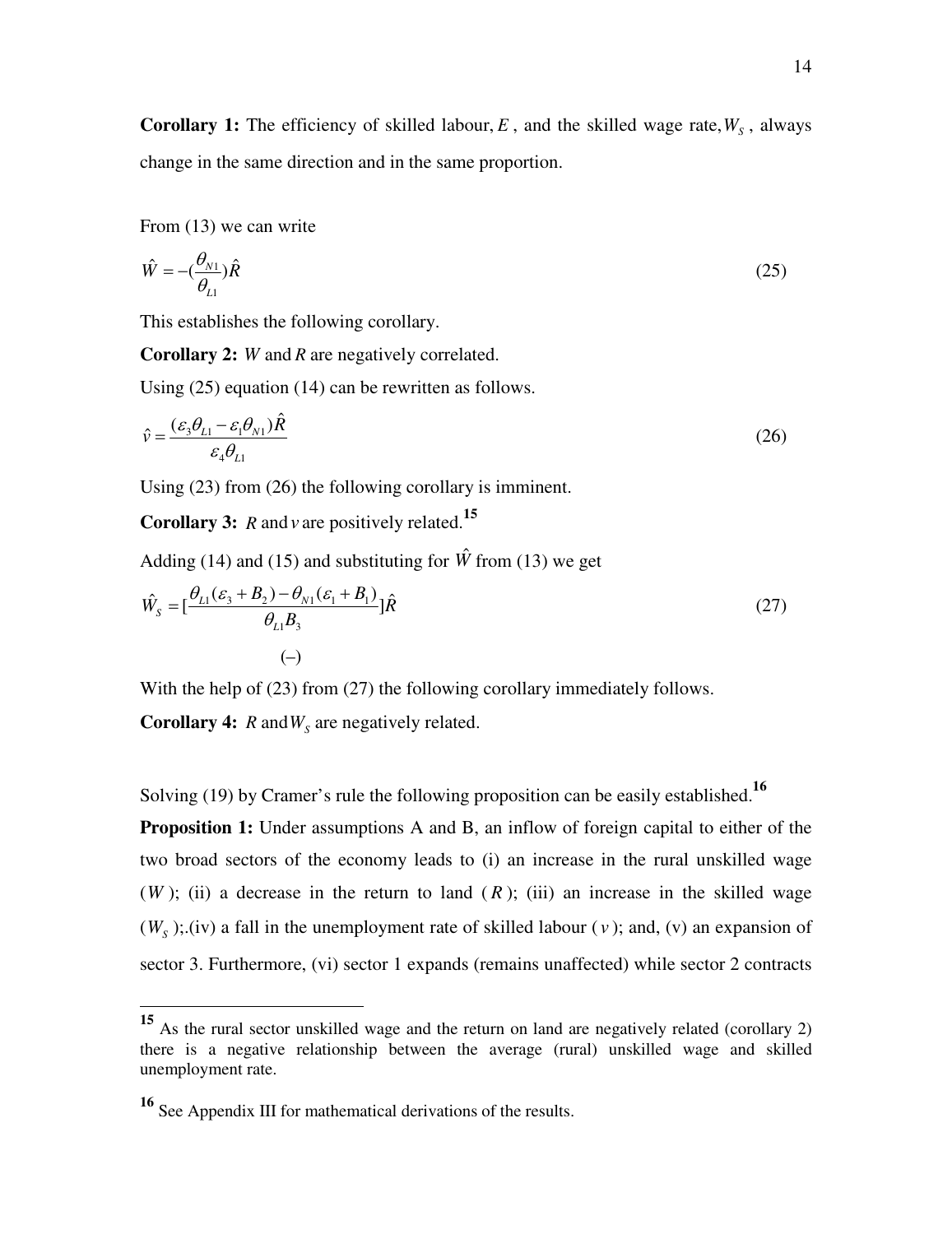(expands) owing to inflows of foreign capital into the primary (secondary) sector of the economy.

An inflow of foreign capital in agriculture  $(I)$  raises the effective land endowment of the economy thereby lowering its return ( *R* ). This raises the rural unskilled wage,*W* in order to satisfy the zero-profit condition in sector 1 (see equation (1)). A fall in *R* lowers the skilled unemployment rate,  $v$  (corollary 3) and raises the skilled wage,  $W_s$  (corollary 4) and hence their efficiency, *E* (corollary 1). As employment of skilled labour rises in efficiency unit (also in physical unit) sector 3 expands. Sector 1 also expands as the endowment of the sector-specific input, land, has increased. Both sector 1 and sector 3 draw capital from sector 2 leading to a contraction of the latter.

On the other hand, an inflow of foreign capital in the non-agricultural sectors does not affect its return,  $r$ , since it is determined from equation (2). Both sector 2 and sector 3 expand as they use capital. The output and the employment in sector 1 do not change because the endowment of the sector-specific input, land does not change and the production technology is of the fixed-coefficient type. As sector 2 expands the expected urban unskilled wage for a prospective rural unskilled worker rises. This lures the rural workers to move into the urban sector. But as the output and the employment in agriculture do not change the workers can be kept in the rural sector only if the rural sector unskilled wage (*W* ) rises sufficiently. An increase in*W* lowers the return to land  $(R)$  which in turn raises  $W<sub>S</sub>$  (corollary 4) and hence  $E$  (corollary 1) and lowers the skilled unemployment rate,  $v$  (corollary 3). As the employment of skilled labour rises in both efficiency and physical units, sector 3 expands.

We now intend to examine the welfare consequences of FDI flows into the different sectors of the economy. Differentiating the national income expression (equation 12) the following proposition can be proved.**<sup>17</sup>**

**<sup>17</sup>** This has been proved in Appendix IV.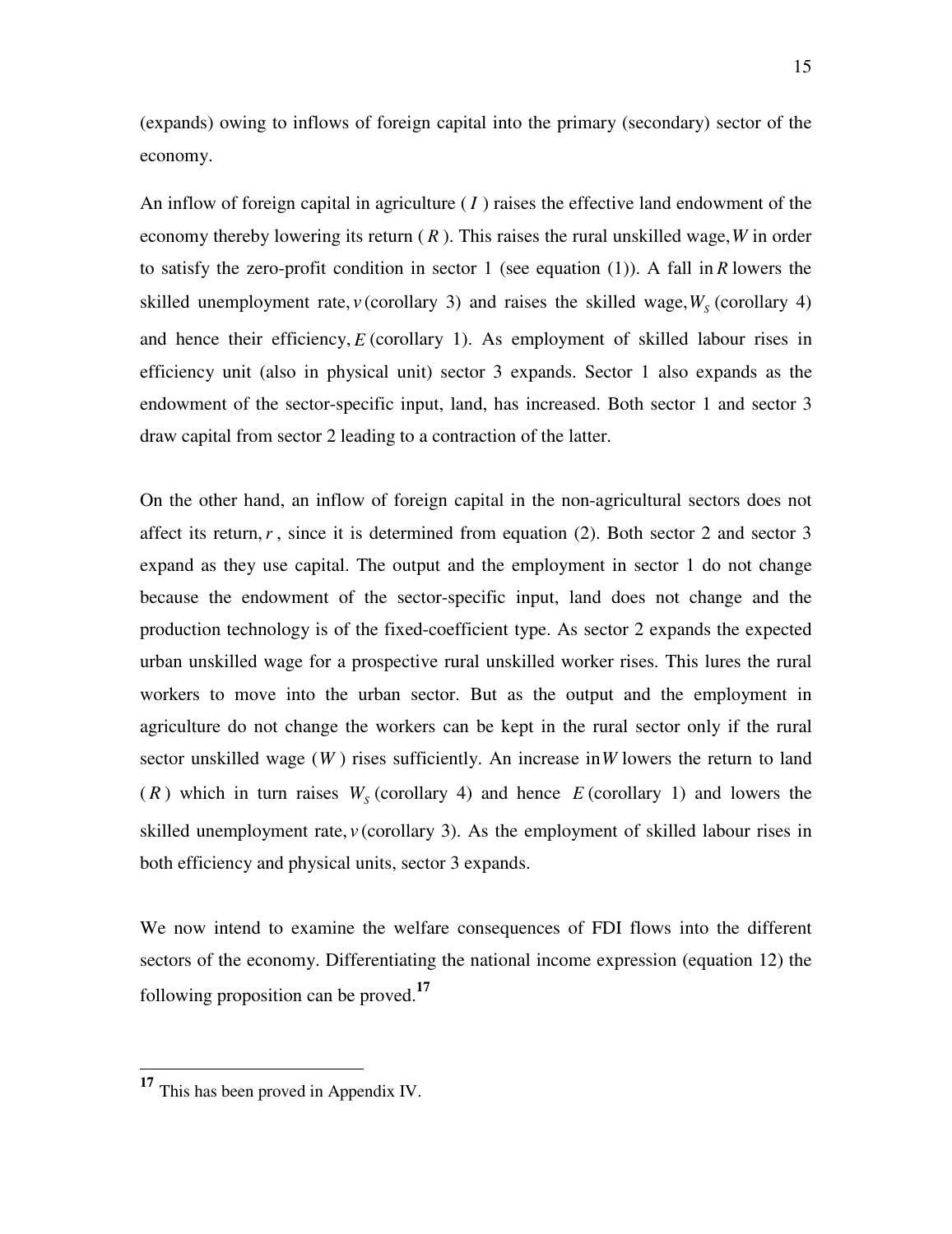**Proposition 2:** An inflow of foreign capital in agriculture is unambiguously welfareimproving**18** while inflows of foreign capital in the secondary sectors may fail to boost social welfare.

We explain proposition 2 in the following fashion. In proposition 1 we find that an inflow of foreign capital to either of the two broad sectors of the economy raises the aggregate unskilled wage, aggregate skilled employment and hence the aggregate skilled wage but lowers the domestic rental income on land. The domestic capital income, however, remains unchanged. It is easy to show that the increase in the aggregate unskilled wage income outweighs the fall in domestic rental income on land.**19** Hence in both the cases the aggregate factor income unambiguously rises. Besides, an inflow of capital in agriculture leads to a contraction of the tariff protected import-competing sector. Hence the cost of protection of the import-competing sector falls. Social welfare unequivocally improves in this case. But in the case of foreign capital inflow to the non-agricultural sectors the protected sector expands. Hence there is no guarantee that it improves social welfare unless the positive aggregate factor income effect is strong enough to dominate over the negative supply side distortionary effect of tariff protection of the importcompeting sector.

Our next task is to analyze the outcomes of foreign capital inflows in different sectors on the unemployment of unskilled labour in the urban area. Subtraction of equation (10) from (11) yields

$$
L_{U} = a_{L2} X_{2} (\frac{W^{*} - W}{W})
$$
\n(28)

**<sup>18</sup>** Here foreign capital inflow takes place into the economy's primary export sector. There are other papers in the literature like Beladi and Marjit (1992) that have examined the welfare consequence of foreign capital into the export sector of a small open economy. However, they have found the inflow of foreign capital to be immiserizing.

**<sup>19</sup>** This has been shown in Appendix IV.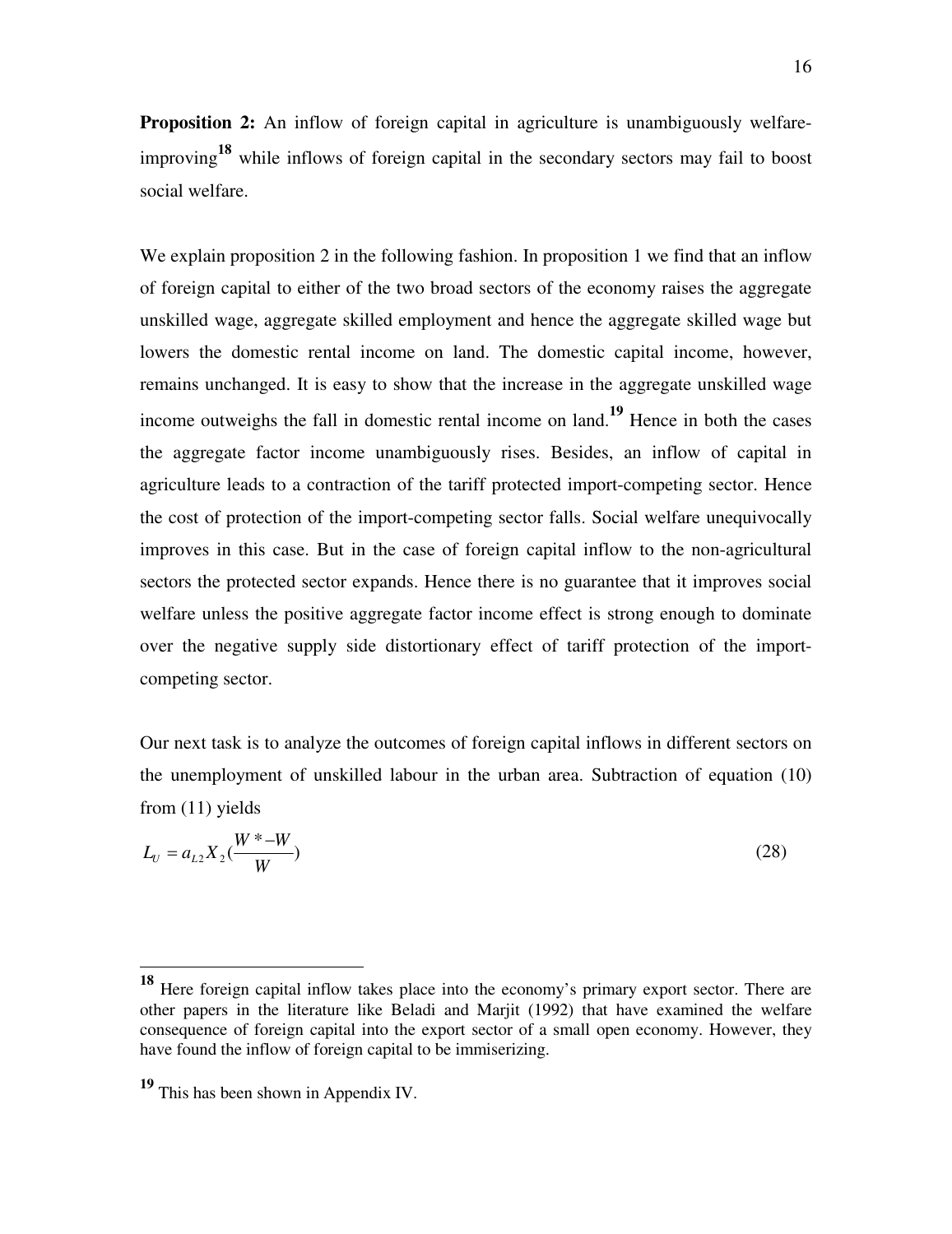Totally differentiating equation (28) one can establish the final proposition of the model.**<sup>20</sup>**

**Proposition 3:** An inflow of foreign capital to either of the two broad sectors of the economy unambiguously improves the urban unemployment problem of unskilled labour.

We explain proposition 3 in the following manner. In the migration equilibrium the expected urban wage for a prospective unskilled rural migrant equals the actual unskilled rural wage. An inflow of foreign capital of either type affects the migration equilibrium in two ways. First, the low-skill urban manufacturing sector expands or contracts. This leads to a change in the number of jobs available in this sector. The expected urban wage for a prospective rural migrant,  $[W^*/{1 + (L_1 / a_{1,2} X_2)}]$ , changes as the probability of getting a job in this sector changes for every unskilled worker. This is *the centrifugal force*. If the expected urban wage rises (falls) *the centrifugal force* is positive (negative).This paves the way for fresh migration (reverse migration) from the rural (urban) to the urban (rural) sector. On the other hand, an inflow of foreign capital of either type raises the rural unskilled wage (see proposition 1). This is *the centripetal force* that prevents rural workers from migrating into the urban sector. Thus, there are two opposite effects that determine the size of the unemployed urban unskilled workforce. In the case of an inflow of foreign capital in agriculture the low-skill urban manufacturing sector contracts both in terms of output and employment. The expected urban unskilled wage falls. So the centrifugal force is negative and drives the unemployed urban workers to return to the rural sector. Thus, both the negative centripetal force and the centrifugal force work in the same direction and cause the urban unemployment of unskilled labour to decline. On the contrary, in the case of an inflow of foreign capital in the secondary sectors the low-skill urban sector expands and raises the expected urban unskilled wage. This lures the rural workers to move into the urban sector. But as the rural sector output and employment do not change the workers can be kept in the rural sector only if the rural sector unskilled wage rises sufficiently. Given that the employment of unskilled labour in agriculture does not change and that the employment in the low-skill urban

**<sup>20</sup>** See Appendix V for mathematical proof of this proposition.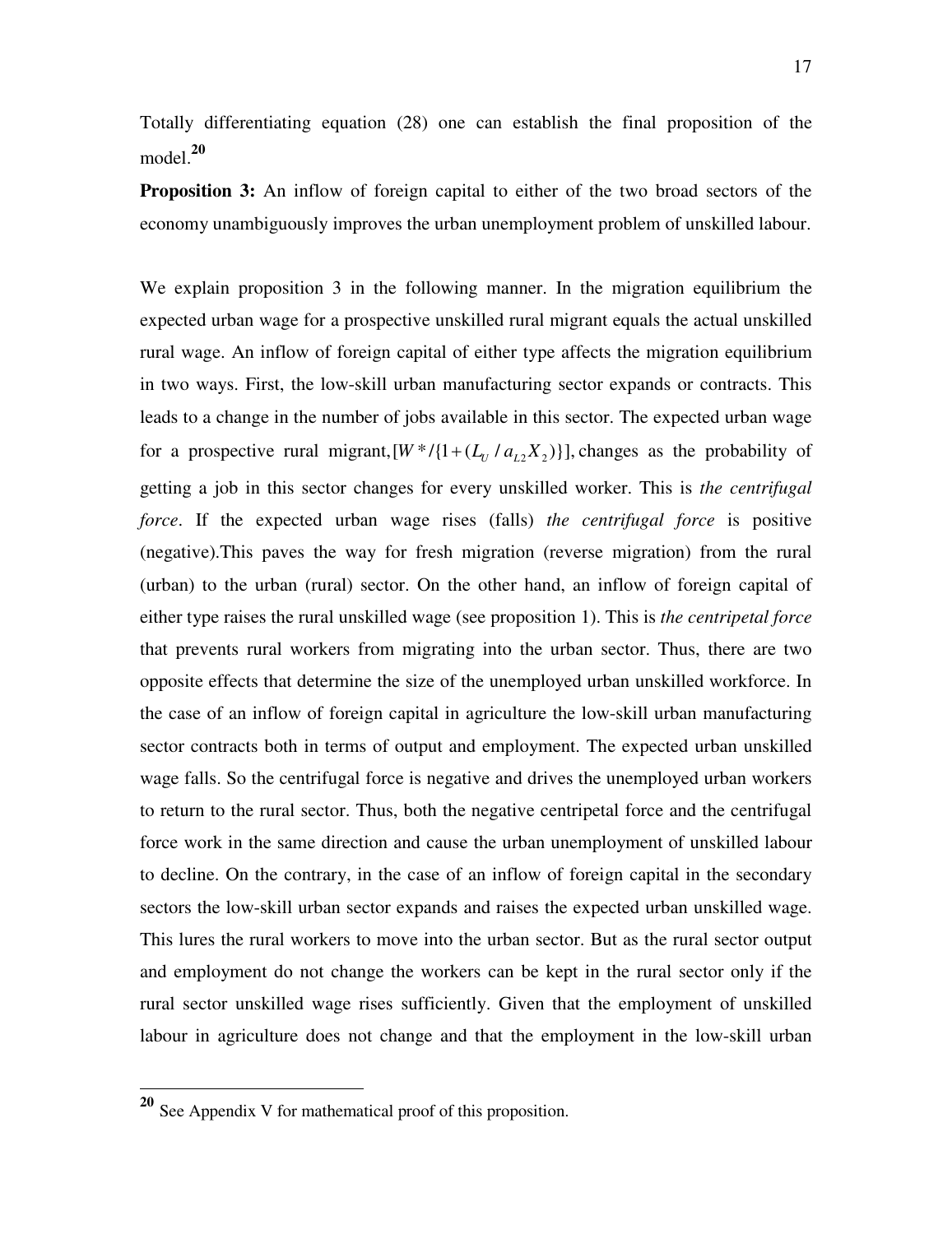sector (sector 2) has increased, the aggregate employment of unskilled labour in the economy increases thereby improving the urban unemployment problem.

#### **4. Concluding remarks**

This paper has developed a three-sector general equilibrium model that can explain the unemployment phenomenon of both skilled and unskilled labour. The unemployment of unskilled labour is explained in terms of the Harris-Todaro (1970) type rural-urban migration mechanism while that of skilled labour is shown using the FWH. There are four factors of production: land, capital, unskilled labour and skilled labour. The land endowment of the economy can be increased by allowing the entry of foreign capital in agriculture. Inflows of foreign capital may take place also in the secondary sectors of the economy. Consequences of foreign capital inflows in different sectors of the economy have been studied on national welfare and unemployment of either type of labour. The most important finding of the paper is that flow of FDI in agriculture unambiguously improves social welfare. Furthermore, it lowers the magnitude of unemployment problem of each type of labour. On the contrary, an inflow of foreign capital into the secondary sectors may affect social welfare adversely. The paper, therefore, justifies the desirability of FDI flow in agricultural land in the developing world from the viewpoint of both unemployment and social welfare. These results shed some new light on a long-standing policy debate as to whether priority should be given to agriculture or to secondary or services sector for achieving a decent economic growth and eradicating poverty in a developing economy. Montalvo and Ravallion (2009) have discussed this issue in details by citing both the Chinese and the Indian experiences. Although India could achieve a high rate of economic growth during the liberalized regime giving high priority to the tertiary sector she has not performed well on the poverty front.**<sup>21</sup>** On the contrary, China has been amply successful in both economic growth and poverty fronts by giving top

<sup>&</sup>lt;sup>21</sup> The World Bank (2008) estimates that 456 million Indians (42% of the total Indian population) in 2005 lived under the global poverty line of \$1.25 per day (Purchasing power parity). This means that a third of the global poor in 2005 lived in India. Besides, the number of poor people living under \$1.25 a day has increased from 421 million in 1981 to 456 million in 2005. Further details are available at <http://go.worldbank.org/DQKD6WV4T0>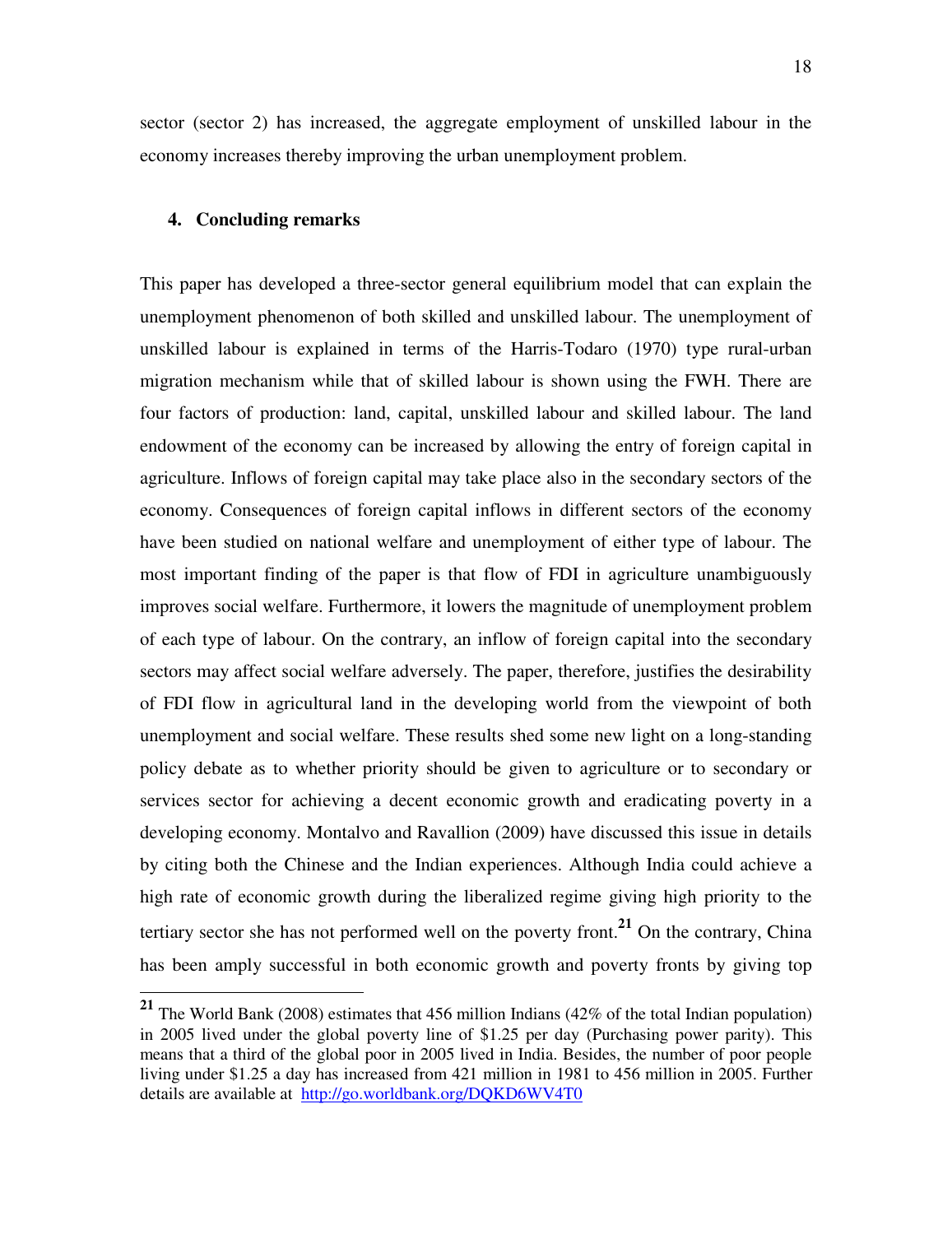priority to agriculture. After witnessing China's exemplary success on the agricultural front the developing economies like India are of late toying with the idea of permitting foreign investment in agriculture.**22, 23, 24** The analysis of the paper provides a theoretical foundation of such a move by the developing nations.

#### **References:**

Agell, J. and Lundborg, P. (1995): 'Fair wages in the open economy', *Economica* 62, 325-351.

Agell, J. and Lundborg, P. (1992): 'Fair wages, involuntary unemployment and tax policy in the simple general equilibrium model', *Journal of Public Economics* 47, 299-320.

Agenor, P.R. (2004): 'Unemployment-Poverty Trade-offs', *The World Bank Policy Research Working Paper No. 3297*.

Akerlof, G. and Yellen, J. (1990): 'The fair wage effort hypothesis and unemployment', *Quarterly Journal of Economics* 105, 255-284.

Alexander, P.C. (2009): 'Mobilise popular will to attack unemployment', *The Asian Age*, December 18, 2009.

**<sup>22</sup>** India's total cultivable area is 1,269,219 sq. km. in 2009 (56.78% of total land area) (see <www.indiastat.com>). So, there is ample scope for further increase in cultivable land by allowing FDI in agriculture.

**<sup>23</sup>** See Deshpande (2007) for details.

**<sup>24</sup>** The above policy implications are relevant for Sub-Sahara African or South American countries as well. See FAO (2009) and Görgen et al. (2009) in this context.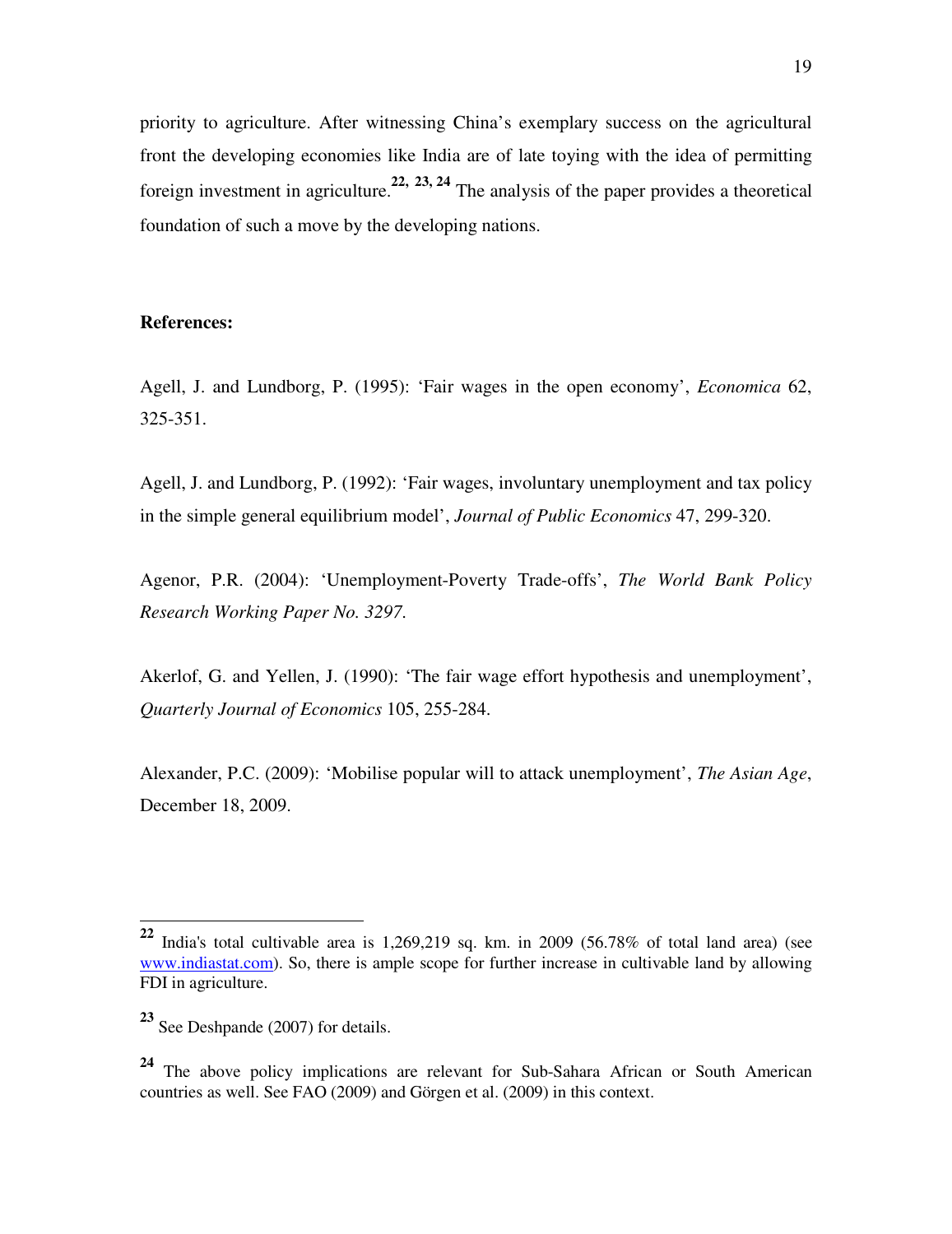Beladi, H. and Marjit, S. (1992a): 'Foreign capital and protectionism', *Canadian Journal of Economics* 25, 233-238.

Beladi, H. and Marjit, S. (1992b): 'Foreign Capital, unemployment and national welfare', *Japan and the World Economy* 4, 311-317.

Brecher, R.A. and Alejandro, C.F. Diaz (1977): 'Tariffs, foreign capital and immiserizing growth', *Journal of International Economics* 7, 317-322.

Chandra,V. and Khan, M. A. (1993): 'Foreign investment in the presence of an informal sector', *Economica* 60, 79-103.

Chaudhuri, S. (2007): 'Foreign capital, welfare and unemployment in the presence of agricultural dualism', *Japan and the World Economy* 19, 149-165.

Chaudhuri, S. (2005): 'Labour market distortion, technology transfer and gainful effects of foreign capital', *The Manchester School* 73(2), 214-227.

Chaudhuri, S., Yabuuchi S. and Mukhopadhyay U. (2006): 'Inflow of foreign capital and trade liberalization in a model with an informal sector and urban unemployment', *Pacific Economic Review* 11, 87-103.

Deshpande, R.S. (2007): **'**Our approach must be guarded and cautious', *The Financial Express* (16.07.2007). Also available at [http://www.financialexpress.com/news.](http://www.financialexpress.com/news)

Ensminger, J. (ed.) (2002): *Theory in Economic Anthropology*, Alta Mira Press, Oxford, England.

FAO (2009): 'Foreign direct investment – win-win or land grab?' World Summit on Food Security, Rome 16–18 November 2009, Italy. Also available at ftp://ftp.fao.org/docrep/fao/meeting/018/k6358e.pdf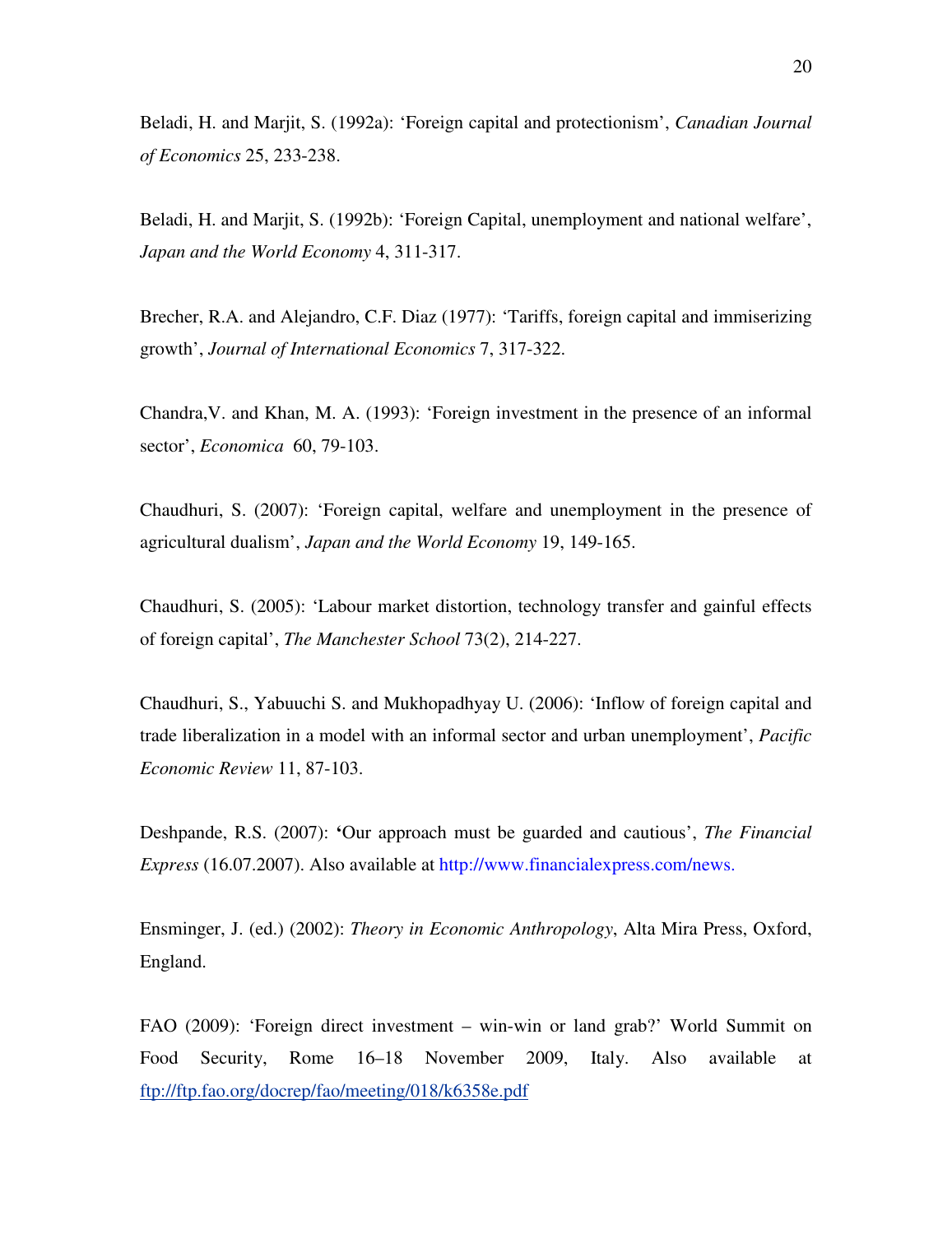FAO (2003): FAO Tajikistan, United Nations Food and Agriculture Organization, <http://www.untj.org/files/news/FAO%20News%201.pdf>

Feher, E. (1991): 'Fair wages and unemployment', Dept. of Economics, University of Technology, Vienna.

Görgen, M., Rudloff, B., Simons, J., Üllenberg, A., Väth, S. and Wimmer, L. (2009): 'Foreign direct investment in land in developing countries', Federal Ministry for Economic Cooperation and Development**,** Eschborn, Germany.

Harris, J.R. and Todaro, M. P. (1970): 'Migration, unemployment and development: a two-sector analysis', *American Economic Review* 60, 126-142.

International Labour Organization (2009): Global Employment Trends January 2009, International Labour Office, Geneva.

Khan, M. A. (1982): 'Tariffs, foreign capital and immiserizing growth with urban unemployment and specific factors of production', *Journal of Development Economics* 10, 245-256.

Marjit, S. and Beladi, H. (1996): 'Protection and gainful effects of foreign capital', *Economics Letters* 53, 311-326.

Montalvo, J.G. and Ravallion, M. (2009): 'The pattern of growth and poverty reduction in China', Development Research Group, Director's Office, The World Bank.

NSSO (2006): *Employment and Unemployment Situation in India 2004-05*, Government of India, Ministry of Statistics and Programme Implementation.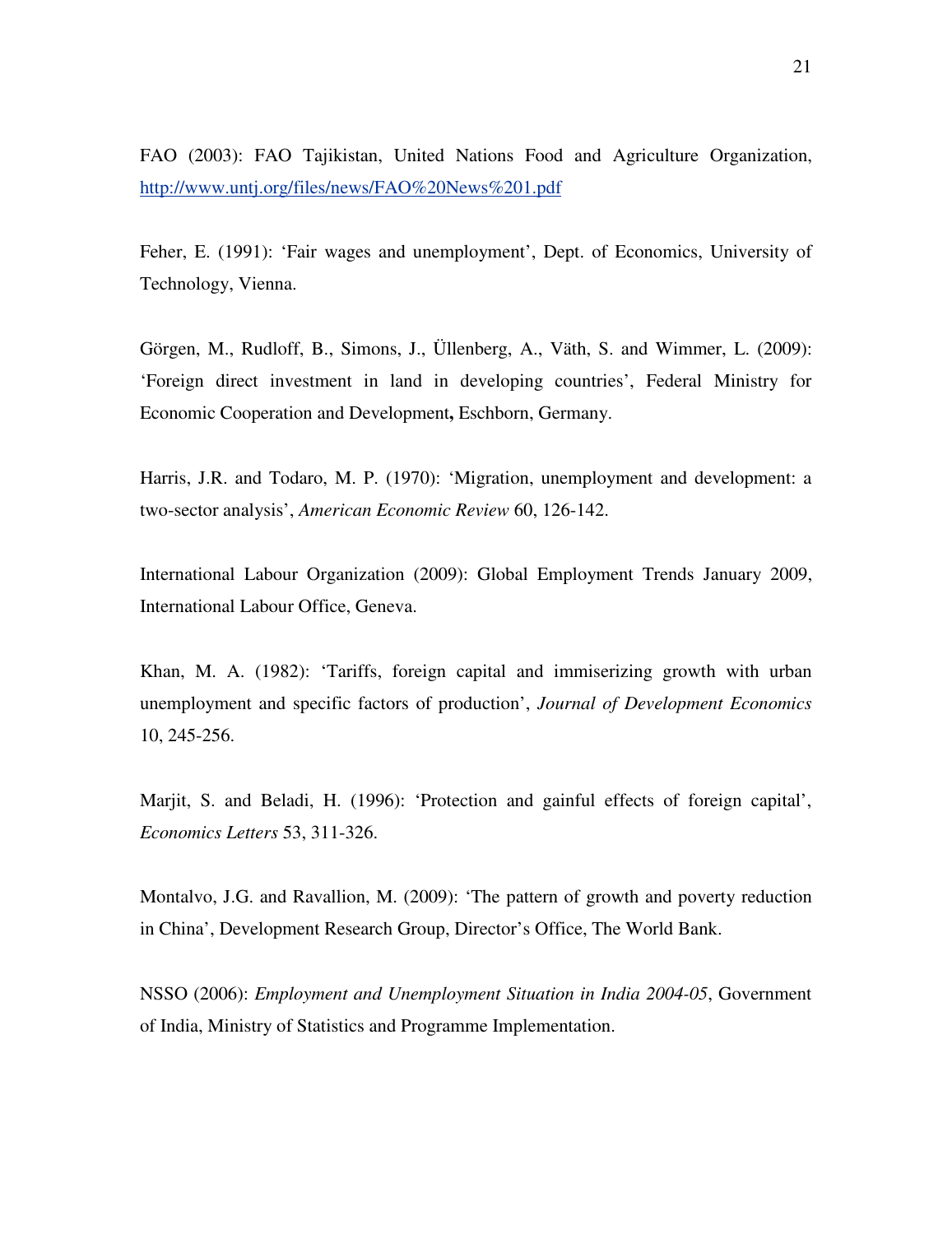Serneels, P.M. (2007): 'The nature of unemployment among young men in urban Ethiopia', *Review of Development Economics* 11(1), 170-186.

UNCTAD (2008): Statistical databases on-line. Based on World Investment Report (2008) taken from <http://stats.unctad.org/FDI/TableViewer/tableView.aspx>?ReportId=1254

World Bank (2008): The World Bank estimates of poverty, Washington, DC. Also available at <http://go.worldbank.org/DQKD6WV4T0>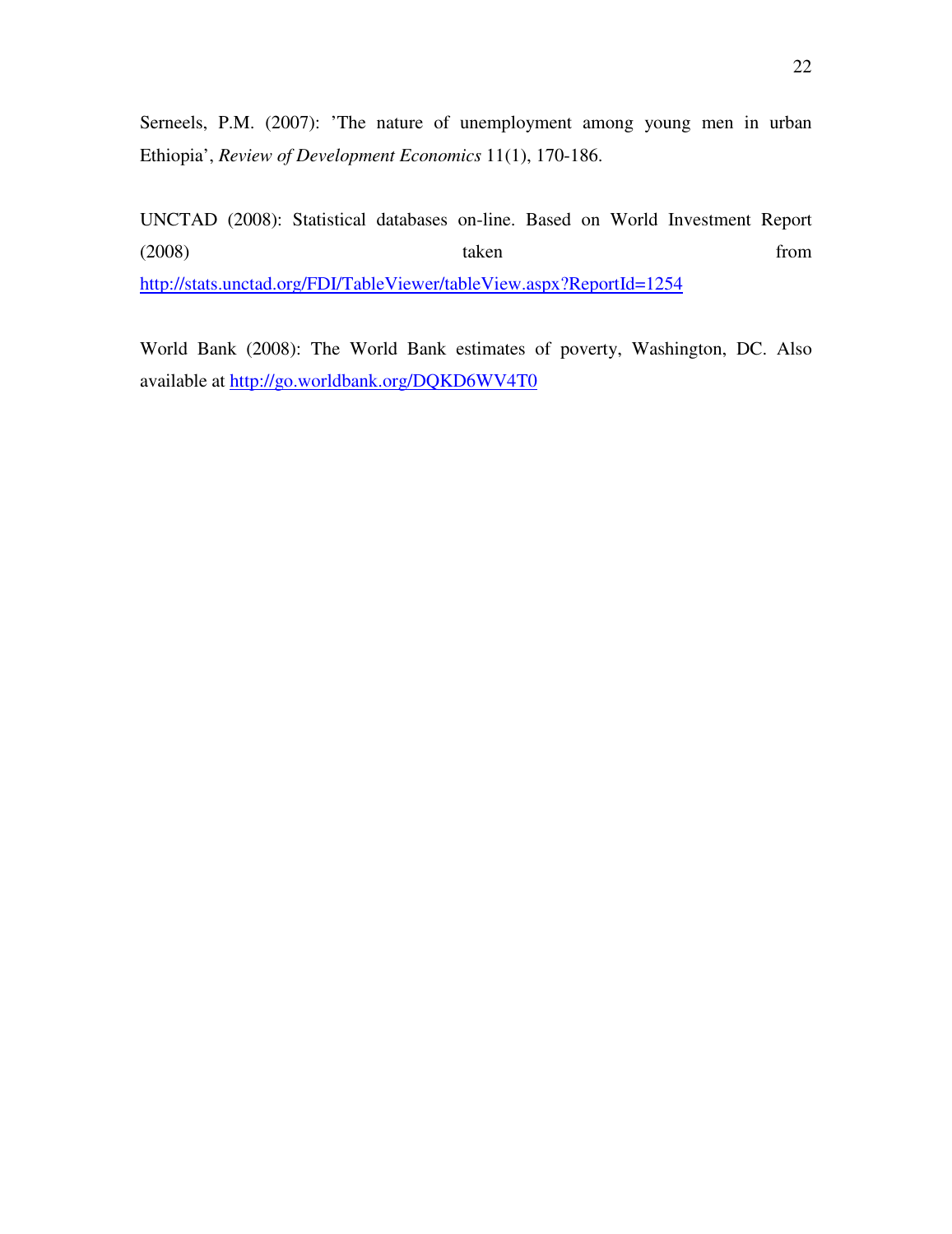### **Appendix I:**

Solving (19) by Cramer's rule the following result is obtained.

$$
\frac{\hat{R}}{\hat{I}} = \frac{\left|\lambda^*\right|}{\left|D\right|} (\theta_{LI} \varepsilon_4 B_3 \lambda_{NF} e) \tag{A.1}
$$
\n
$$
(+)(-)
$$

where:

$$
|D| = \lambda_{L2}^*[-\varepsilon_4 B_3 \theta_{N1} \lambda_{K2} + (\varepsilon_4 \lambda_{K3} J - B_3 B_4 H)]
$$
  
(+)(-)  
(+) (+) (+) (-(+)

$$
J = {\theta_{L1}(B_2 + \varepsilon_3) - \theta_{N1}(B_1 + \varepsilon_1)}; H = (\theta_{L1}\varepsilon_3 - \theta_{N1}\varepsilon_1); and, |\lambda^*| = (\lambda_{L1}\lambda_{K2} - \frac{W^*}{W}\lambda_{L2}\lambda_{K1}) > 0
$$
 (A.2)

(Note that  $|\lambda^*| > 0$  as sector 1 is more unskilled labour-intensive vis-à-vis sector 2 in value sense.)

In an indecomposable production structure like this it is sensible to assume that *R* falls (rises) if *I* (hence *N* ) rises (falls) i.e. ˆ  $\left(\frac{R}{\hat{I}}\right) < 0$ *I*  $< 0$ . From  $(A.1)$  it then follows that  $D > 0$  (22)

From (20), (A.2) and (22) it follows that two sufficient conditions for  $|D| > 0$  are:  $J, H > 0$ .

#### **Appendix II:**

As 
$$
E_1 = \left(\frac{\partial E}{\partial \left(\frac{W_s}{W}\right)}\right); E_3 = \left(\frac{\partial E}{\partial \left(\frac{W_s}{R}\right)}\right) > 0
$$
 and  $E_{11}, E_{33} < 0$  we must have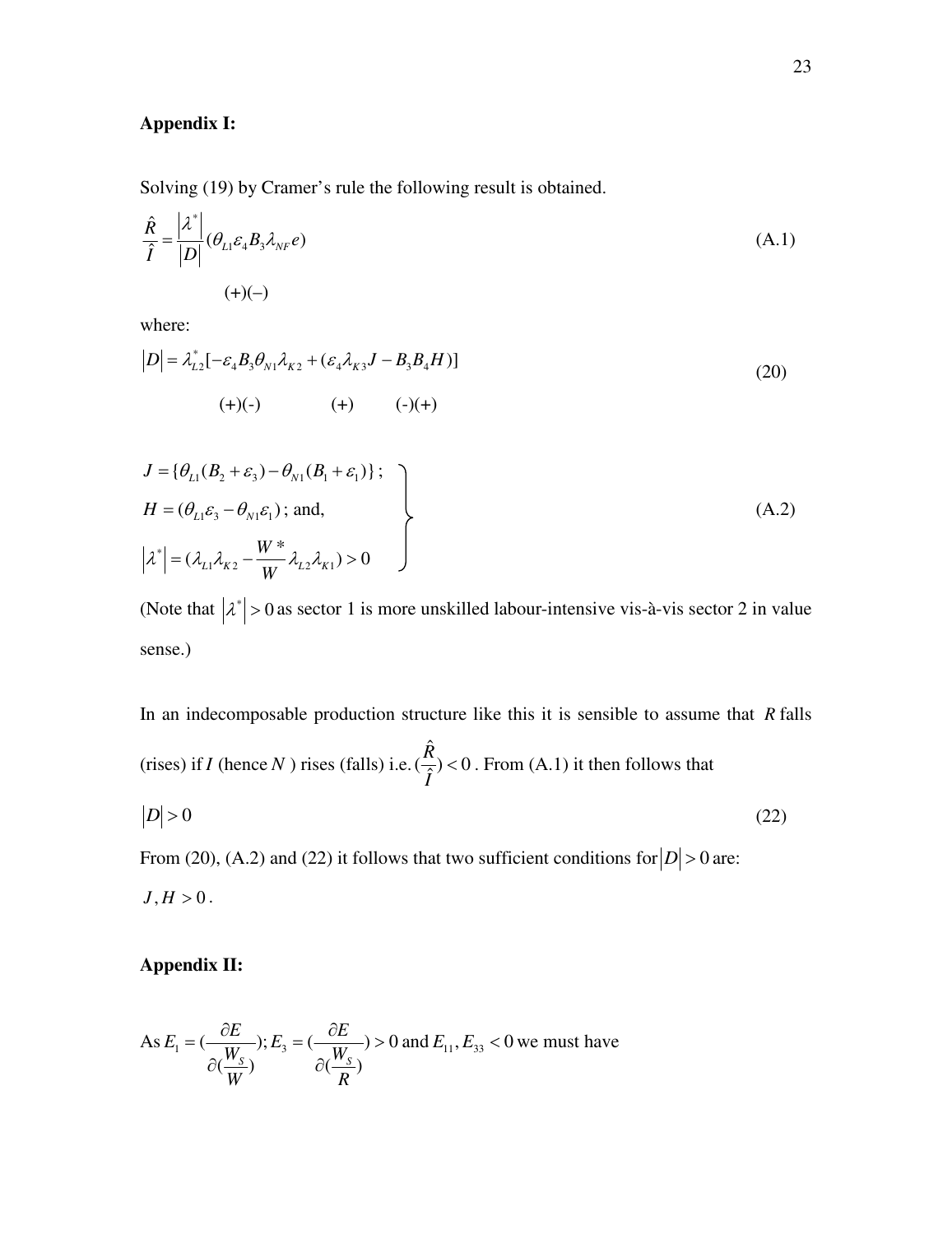$$
[\varepsilon_1 E + E_{11} (\frac{W_s}{W})^2] > 0; \text{ and,}
$$
  
\n
$$
[\varepsilon_3 E + E_{33} (\frac{W_s}{R})^2] > 0. \text{ Using (18) one can write}
$$
  
\n
$$
(\varepsilon_1 + B_1) > 0; \text{ and,}
$$
  
\n
$$
(\varepsilon_3 + B_2) > 0.
$$
 (A.3)

From Assumption A it follows that

$$
\left(\frac{\theta_{L1}}{\theta_{N1}}\right) > \left(\frac{\varepsilon_1}{\varepsilon_3}\right) \tag{A.4}
$$

That  $H > 0$  is a direct consequence of Assumption A. We are going to prove that  $J > 0$  if Assumption B holds.

From (23)

$$
J > 0 \Rightarrow (\frac{\theta_{L1}}{\theta_{N1}}) > (\frac{\varepsilon_1 + B_1}{\varepsilon_3 + B_2})
$$
\n(A.5)

Now

$$
\left[\frac{\varepsilon_1}{\varepsilon_3} - \frac{(B_1 + \varepsilon_1)}{(B_2 + \varepsilon_3)}\right] = \left[\frac{(\varepsilon_1 B_2 - \varepsilon_3 B_1)}{\varepsilon_3 (B_2 + \varepsilon_3)}\right] = \left(\frac{\varepsilon_1}{B_2 + \varepsilon_3}\right) \left[\frac{B_2}{\varepsilon_3} - \frac{B_1}{\varepsilon_1}\right]
$$

Substituting the values of  $B_1$  and  $B_2$  from (18) and simplifying we can obtain the following expression.

$$
\left[\frac{\varepsilon_{1}}{\varepsilon_{3}} - \frac{(B_{1} + \varepsilon_{1})}{(B_{2} + \varepsilon_{3})}\right] = \left(\frac{\varepsilon_{1}}{\varepsilon_{3} + B_{2}}\right)\left[\frac{E_{33}W_{S}}{E_{3}R} - \frac{E_{11}W_{S}}{E_{1}W}\right]
$$
\n(A.6)

Now if  $(\frac{L_{33}r_s}{R_{12}}) \geq (\frac{L_{11}}{R_{12}})$  $3^{\prime\prime}$   $L_1$  $(\frac{E_{33}W_s}{\sqrt{E_{12}E}}) \geq (\frac{E_{11}W_s}{\sqrt{E_{22}E}})$  $E_{\rm j}R$ <sup>2</sup> E<sub>1</sub>W  $\geq \left(\frac{E_{11}W_S}{E_{12}W_S}\right)$  i.e. if Assumption B holds from (A.3) and (A.6) it follows that

$$
\frac{\varepsilon_1}{\varepsilon_3} \ge \frac{(B_1 + \varepsilon_1)}{(B_2 + \varepsilon_3)}\tag{A.7}
$$

From (A.4) and (A.7) we can write

$$
(\frac{\theta_{L1}}{\theta_{N1}}) > (\frac{\varepsilon_1 + B_1}{\varepsilon_3 + B_2}) \Rightarrow J > 0.
$$

Combining (A.4) and (A.7) and using (21) one can write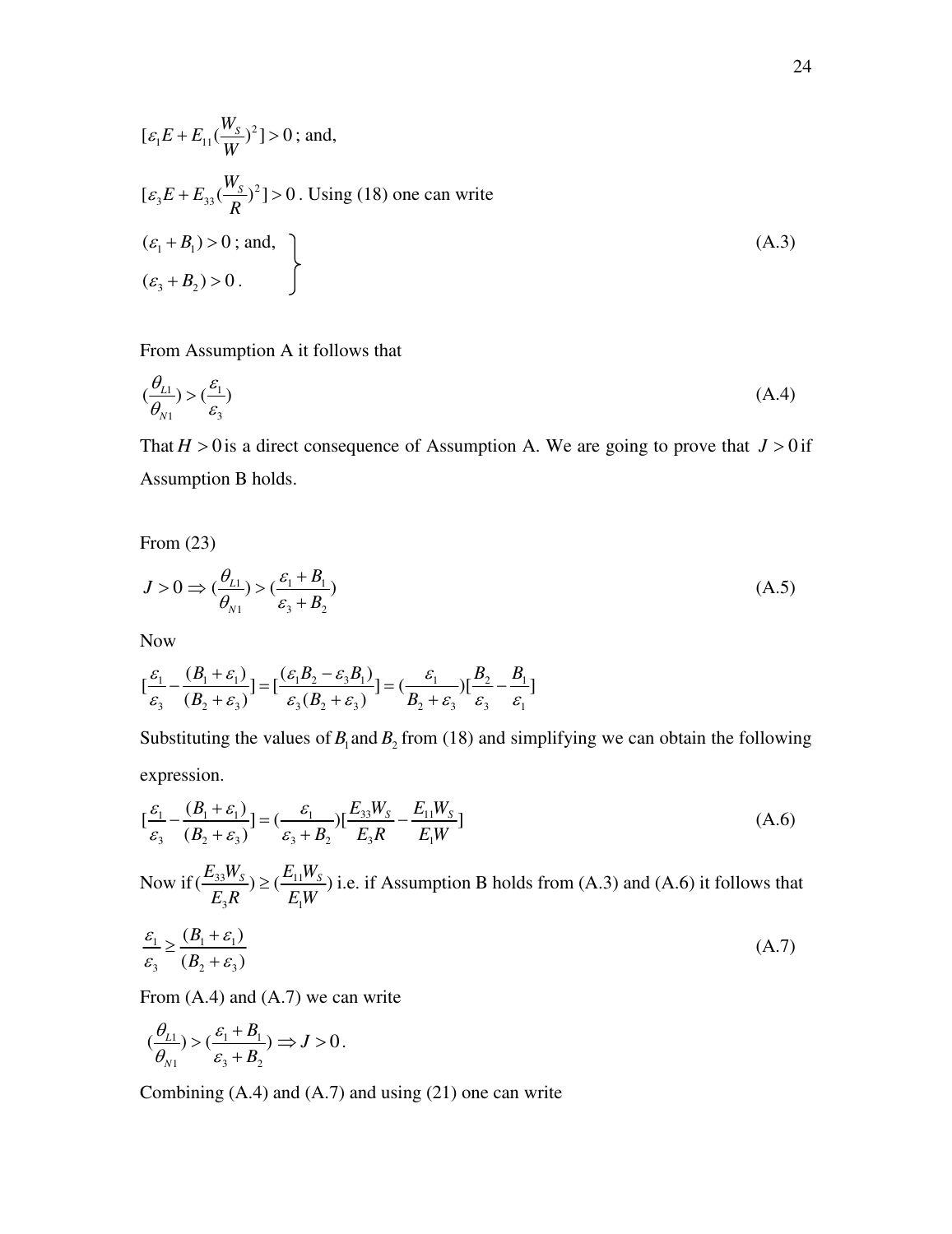$$
(\frac{\theta_{L1}}{\theta_{N1}}) > (\frac{\varepsilon_1}{\varepsilon_3}) \ge (\frac{\varepsilon_1 + B_1}{\varepsilon_3 + B_2}) \Rightarrow J, H > 0.
$$
\n(23)

## **Appendix III:**

Solving (19) by Cramer's rule, using (18), (22) and (23) and simplifying the following results can be obtained.

$$
\frac{\hat{w}}{\hat{i}} = -\frac{\varepsilon_4 \theta_{N1} B_3 \lambda_{NP} e |\lambda^*|}{|D|} > 0; \quad \frac{\hat{w}}{\hat{k}} = -\frac{\varepsilon_4 \theta_{N1} B_3 \lambda_{L2}^*}{|D|} > 0; \n\frac{\hat{R}}{\hat{i}} = \frac{|\lambda^*|}{|D|} (\theta_{L1} \varepsilon_4 B_3 \lambda_{NP} e) < 0; \quad \frac{\hat{R}}{\hat{k}} = \frac{\lambda_{L2}^* (\theta_{L1} \varepsilon_4 B_3)}{|D|} < 0 \n\frac{\hat{w}_s}{\hat{i}} = \frac{|\lambda^*|}{|D|} \varepsilon_4 J \lambda_{NP} e > 0; \quad \frac{\hat{w}_s}{\hat{k}} = \frac{\lambda_{L2}^*}{|D|} \varepsilon_4 J > 0 \n\frac{\hat{v}}{\hat{i}} = \frac{|\lambda^*|}{|D|} B_3 H \lambda_{NP} e < 0; \quad \frac{\hat{v}}{\hat{k}} = \frac{\lambda_{L2}^*}{|D|} B_3 H < 0 \n\frac{\hat{X}_1}{\hat{i}} = e \lambda_{NF} > 0; \n\frac{\hat{X}_1}{\hat{k}} = 0; \frac{\hat{X}_2}{\hat{k}} = -\frac{B_3 \varepsilon_4 \theta_{N1} \lambda_{L2}^*}{|D|} > 0 \n\frac{\hat{X}_2}{\hat{i}} = \frac{1}{|D|} [-M_1(\varepsilon_4 \lambda_{K3} J - B_3 B_4 H) + M_2 \varepsilon_4 B_3 \theta_{N1} \lambda_{L2}^*] < 0
$$
\n(A.8)

Results presented in (A.8) have been verbally stated in proposition 1.

## **Appendix IV:**

Totally differentiating (12), using (A.8), (18), (22) and (23) and simplifying the following two expressions can be derived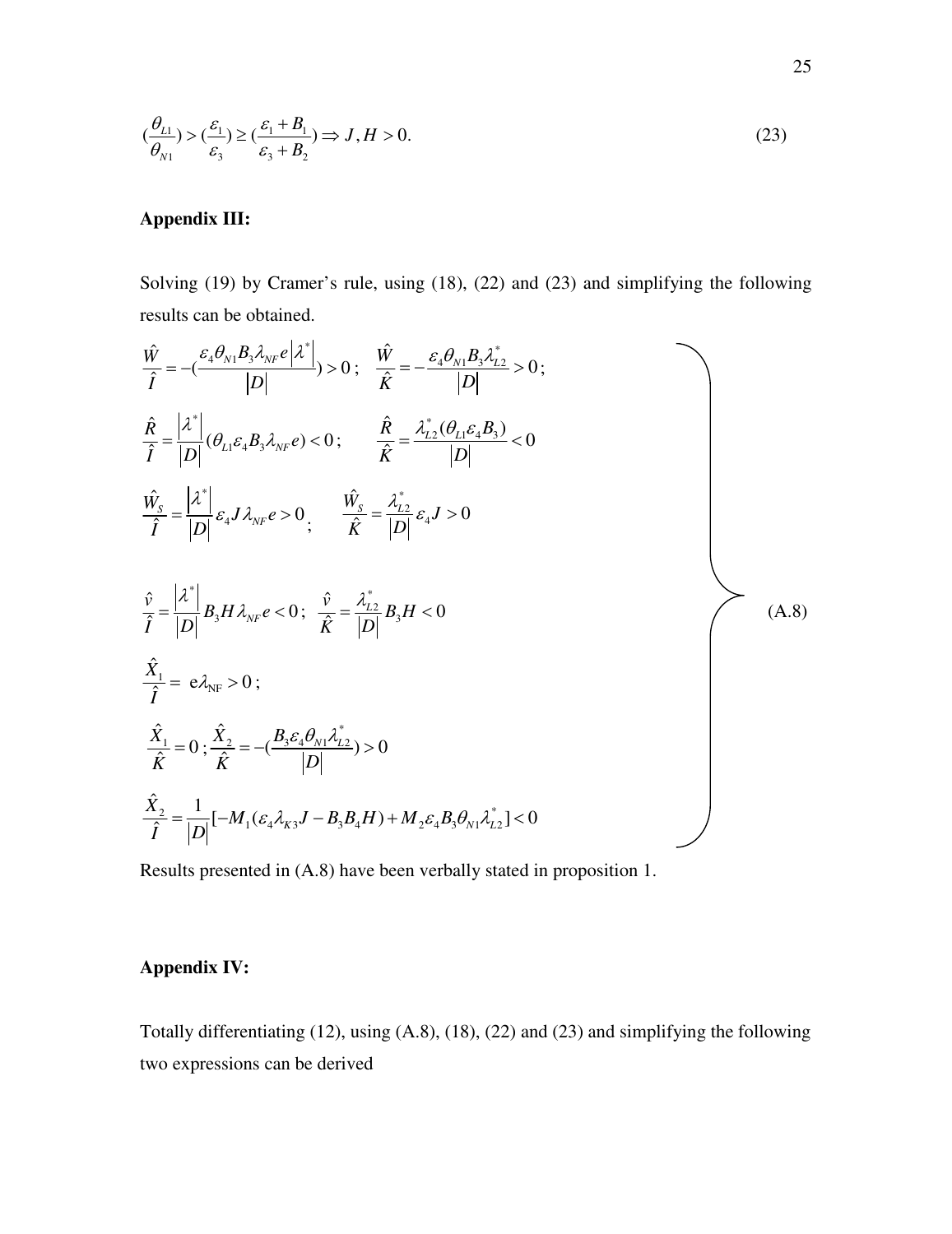$$
Y(\frac{\hat{Y}}{\hat{I}}) = -\frac{\varepsilon_4 B_3 \lambda_{NF} e |\lambda^*|}{|D|} (\theta_{N1} WL - \theta_{L1} RN_D) + \frac{W_S S \lambda_{NF} e |\lambda^*|}{|D|} \{ (1 - v)\varepsilon_4 J - vB_3 H \}
$$
  
\n(+) (+) (+) (-)(+)  
\n
$$
-\frac{t P_2 X_2}{|D|} [M_1 (B_3 B_4 H - \varepsilon_4 \lambda_{K3} J) + M_2 \varepsilon_4 B_3 \theta_{N1} \lambda_{L2}^* ]
$$
  
\n(+) (+) (+)(-)(+) (+) (+) (+) (+) (+)(+) (-)

and,

4 3 \* 1 1 2 ˆ ( ) ( ) <sup>ˆ</sup> *N L D L Y B Y WL RN K D*  \* 2 4 3 {(1 ) } *W SS L v J vB H D* (–) (+) (+) (–)(+) 4 3 \* 2 2 1 2 ( ) *N L B tP X D*  (A.10) (–)

Now

$$
(\theta_{N1}WL - \theta_{L1}RN_D) = W\theta_{N1}(L - a_{L1}\frac{N_D}{a_{N1}}) > 0
$$
\n
$$
\text{(as from (7) } \frac{N_D}{a_{N1}} \le X_1 \text{; and, } N_D \le N \text{)}
$$

From equation (A.11) we find that the increase in the aggregate unskilled wage income outweighs the fall in the domestic rental income on land.

Using (A.11) from (A.9) we can conclude that

ˆ  $(\frac{\overline{Y}}{\hat{I}}) > 0$ *I*  $>0$ .

However the sign of ˆ  $(\frac{Y}{\hat{K}})$ *K* is ambiguous which follows from (A.10).